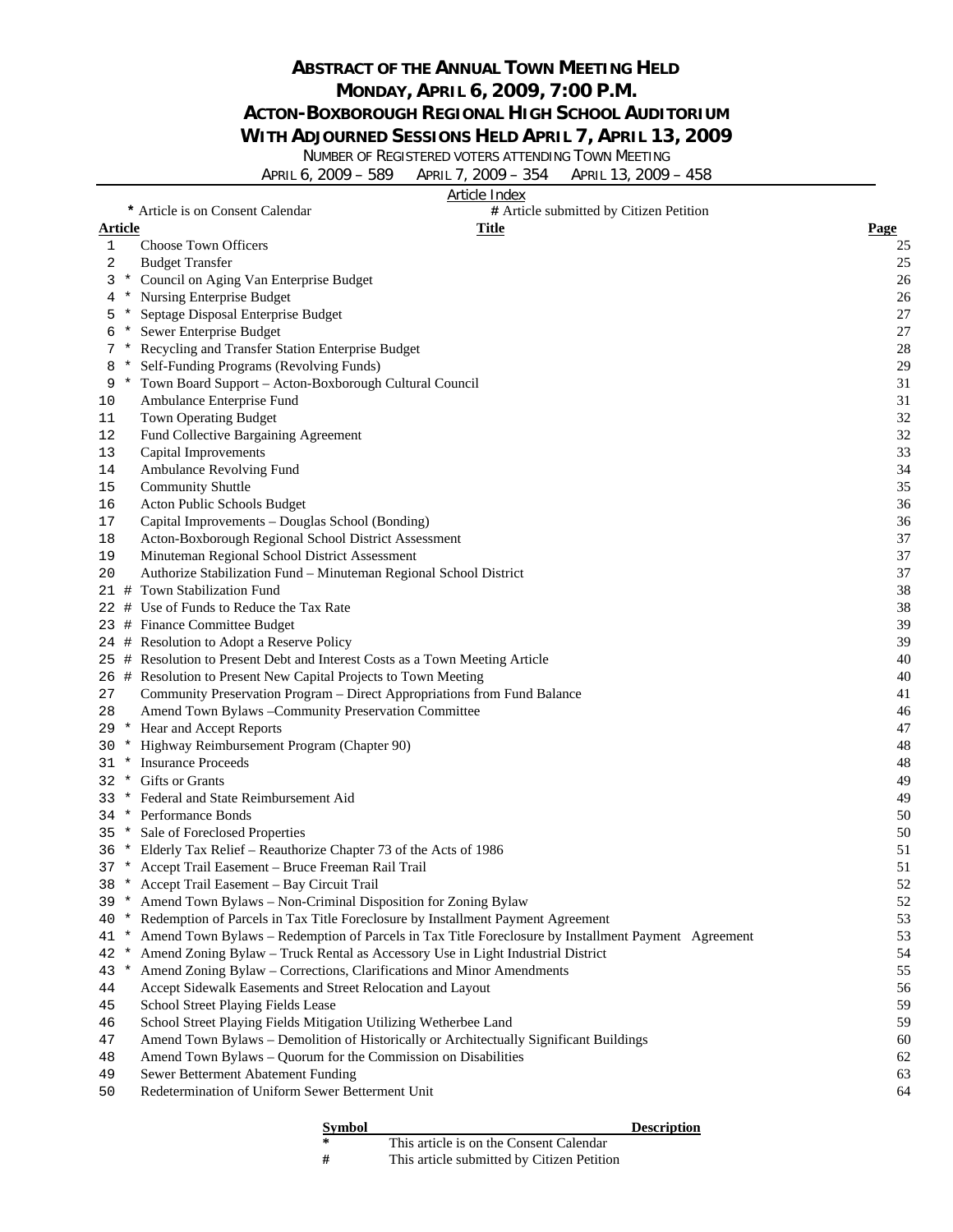The Moderator, Mr. Mackenzie, called the Annual Town Meeting to order on Monday, April 6, 2009, at 7:00 PM. He introduced Rabbi Lewis Mintz of Congregation Beth Elohim, Rabbi Mintz then gave the invocation.

Mr. MacKenzie gave an overview of the process of Town Meeting. He then explained some basic rules and parliamentary procedure of the Town Meeting as found back of the warrant.

TheModerator asked the League of Voters to do a Study after the Fall Town Meeting.. The League did a study of Town Meeting and performed the study extremely well. Mr Mackenzie spoke in regard to the recommendations from the League of Women Voters. A number of recommendations were made. We will be trying these changes at this Town Meeting. If the changes seem to work, we will institutionalize them or if they need to be modified, we will modify them, if they need to be dropped, we will drop them.

Some of the diferences are as follows; Debate time limit up to 12 minutes; Pro and Con argument up to 2 min to present argument; Amendments up to 5 minutes to back amendment; Time will be displayed on the screen. Questions will be taken at separate microphones. One question per person, in one part, not in many parts. Answers to question should be directed to a particular Board or Committee or person.

The Moderator explained that motions will be displayed on the screen for the audience. He explained toTown Meeting that they would be voting on the motions that are read, not the articles as written in the warrant.

The Moderator explained that all budget articles have been grouped together.

Mr. MacKenzie explained how the CONSENT CALENDAR is voted and proceeded to read the articles on the CONSENT CALENDAR: This will be done in two sections. If a consent article is held, it would be taken up after the completion of the remainder of the consent articles.

The Moderator thanked all the Town and School Volunteers for all their efforts.

#### **ARTICLE 1 CHOOSE TOWN OFFICERS**

(Majority vote)

To choose all necessary Town Officers and Committees and to fix the salaries and compensation of all the elective officers of the Town as follows:

Board of Selectmen, Chairman \$750.00 per year Board of Selectmen, Member \$650.00 per year

Moderator  $$ 20.00$  per Town Meeting session

, or take any other action relative thereto.

**MOTION: Ms. Friedrichs** moves that the Town fix the compensation for elected officers as shown in the Article.

#### **MOTION CARRIES UNANIMOUSLY**

Cornelia O. Huber, Trustee of the Elizabeth White Fund, nominates Frank Joyner, 8 Birch Ridge Road, Acton for the position of trustee of the Elizabeth White Fund, term to expire 2012. **MOTION CARRIES UNANIMOUSLY**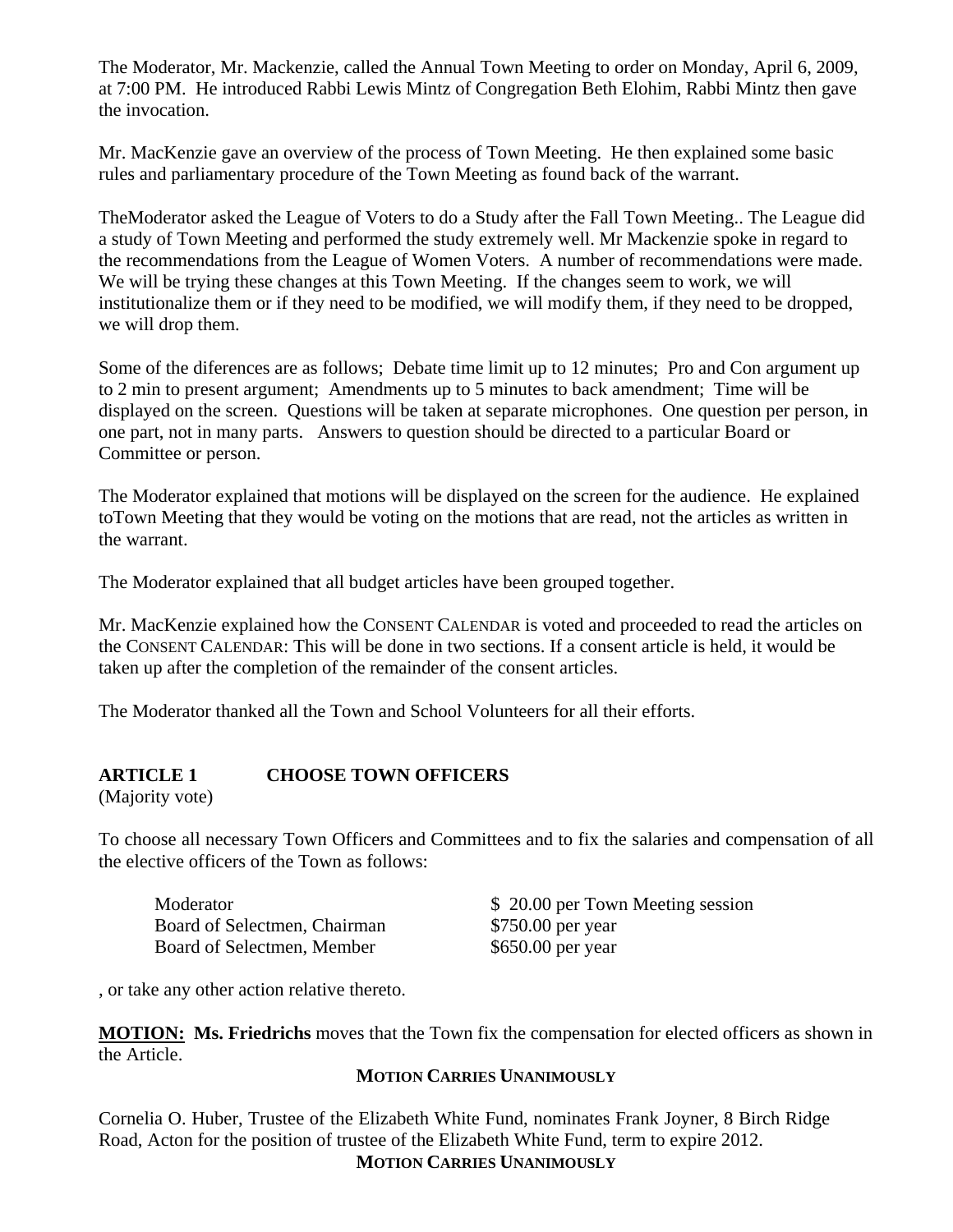Gerald Browne, Trustee of the West Acton Citizens' Library, nominates Ellen Spero, 25 Windsor Avenue, Acton, for the position of Trustee of the West Acton Citizens' Library, term to expire 2012.

#### **MOTION CARRIES UNANIMOUSLY**

Robert Vanderhoof, Trustee of the Firemans Relief Fund, nominates William A. Klauer, 70 Piper Road, Acton, for the position of Trustee of the Firemans Relief Fund, term to expire 2012. **MOTION CARRIES UNANIMOUSLY**

Alice P. Miller, Trustee of the Charlotte Goodnow Fund, nominates Cynthia Schimpf, 307 Littleton Road, Harvard, for the position of Trustee of the Charlotte Goodnow Fund, term to expire 2012.

#### **MOTION CARRIES UNANIMOUSLY**

# **ARTICLE 2 BUDGET TRANSFER**

(Majority vote)

To see if the Town will vote to appropriate from available funds a sum of money to defray necessary expenses above the amount appropriated at the 2008 Annual Town Meeting, or take any other action relative thereto.

**MOTION: Mr. Magee** moves that the Town take no action.

#### **MOTION CARRIES UNANIMOUSLY**

#### **Budgetary Consent Calendar Articles and Motions**

#### **Article 3 Council on Aging Van Enterprise Budget**

Move that the Town appropriate \$103,525 for the purpose of operating the Town of Acton Senior and Disabled Citizens Van service, and to raise such amount, \$53,525 be raised from department receipts and \$50,000 be raised from taxation.

#### **Article 4 Nursing Enterprise Budget**

Move that the Town appropriate \$796,406 for the purpose of operating the Town of Acton Public Health Nursing Service, and to raise such amount, \$655,000 be raised from department receipts and \$141,406 be transferred from retained earnings.

#### **Article 5 Septage Disposal Enterprise Budget**

Move that the Town appropriate \$135,526 for the purpose of septage disposal, and to raise such amount, \$135,526 be raised from department receipts.

#### **Article 6 Sewer Enterprise Budget**

Move that the Town appropriate \$1,638,389 for the purpose of operating the sewer system, and to raise such amount, \$1,638,389 be raised from department receipts.

#### **Article 7 Recycling and Transfer Station Enterprise Budget**

Move that the Town appropriate \$785,267 for the purpose of solid waste disposal and recycling, and to raise such amount, \$600,267 be raised from department receipts and \$185,000 be transferred from retained earnings.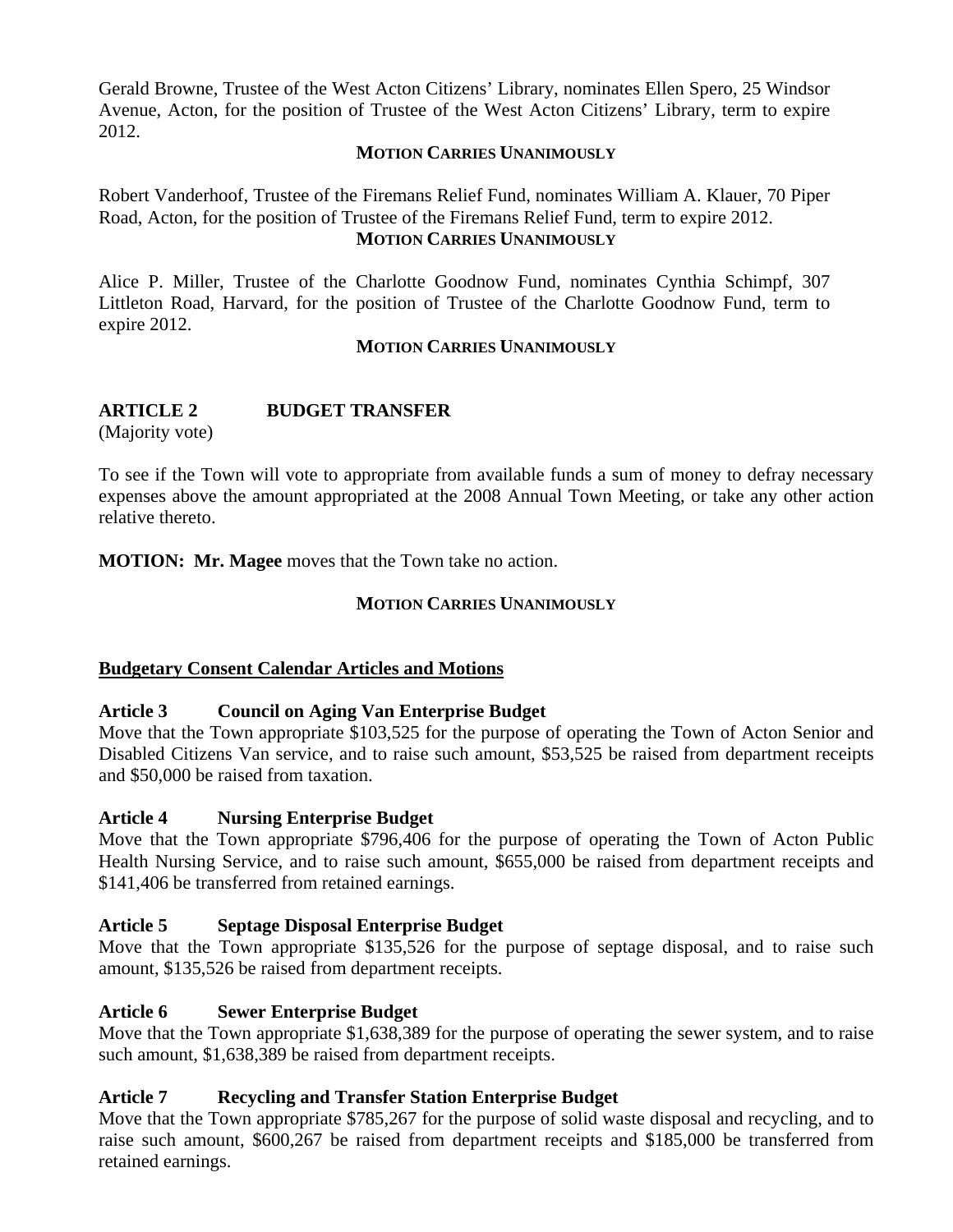#### **Article 8 Self-Funding Programs (Revolving Funds)**

Move that the revolving funds for the Local School System, Historic District Commission, Building Department, Sealer of Weights and Measures, Health Department, and Fire Department be continued in the amounts and for the purposes set forth in the expense column of this Article.

#### **Article 9 Town Board Support – Acton-Boxborough Cultural Council**

Move that the Town raise and appropriate \$2,000 for the ongoing expenses of the Acton-Boxborough Cultural Council.

**MOTION: Mrs. Rosenzweig** moves that the Town take up the seven budgetary articles in the Consent Calendar on pages 21 and 22 of the Warrant: Articles 3, 4, 5, 6, 7, 8 and 9.

**Hold Article 7** 

#### **MOTION CARRIES UNANIMOUSLY**

# **ARTICLE 3 \* COUNCIL ON AGING VAN ENTERPRISE BUDGET**

(Majority vote)

To see if the Town will raise and appropriate, or appropriate from available funds a sum of money to operate the Senior Van Service, in accordance with Massachusetts General Law, Chapter 44, Section 53 F½, Enterprise Fund Law, or take any other action relative thereto.

**MOTION:** Mrs. Knibbe moves that the Town appropriate \$103,525 for the purpose of operating the Town of Acton Senior and Disabled Citizens Van service, and to raise such amount,

\$53,525 be raised from department receipts and

\$50,000 be raised from taxation.

#### **CONSENT MOTION CARRIES UNANIMOUSLY**

#### **ARTICLE 4 \* NURSING ENTERPRISE BUDGET**

(Majority vote)

To see if the Town will raise and appropriate, or appropriate from available funds a sum of money to provide Public Health and Visiting Nurse Services, in accordance with Massachusetts General Law, Chapter 44, Section 53F½, Enterprise Fund Law, or take any other action relative thereto.

**MOTION:** Mr. Berry moves that the Town appropriate \$796,406 for the purpose of operating the Town of Acton Public Health Nursing Service, and to raise such amount,

\$655,000 be raised from department receipts and

\$141,406 be transferred from retained earnings.

#### **CONSENT MOTION CARRIES UNANIMOUSLY**

#### **ARTICLE 5 \* SEPTAGE DISPOSAL ENTERPRISE BUDGET** (Majority vote)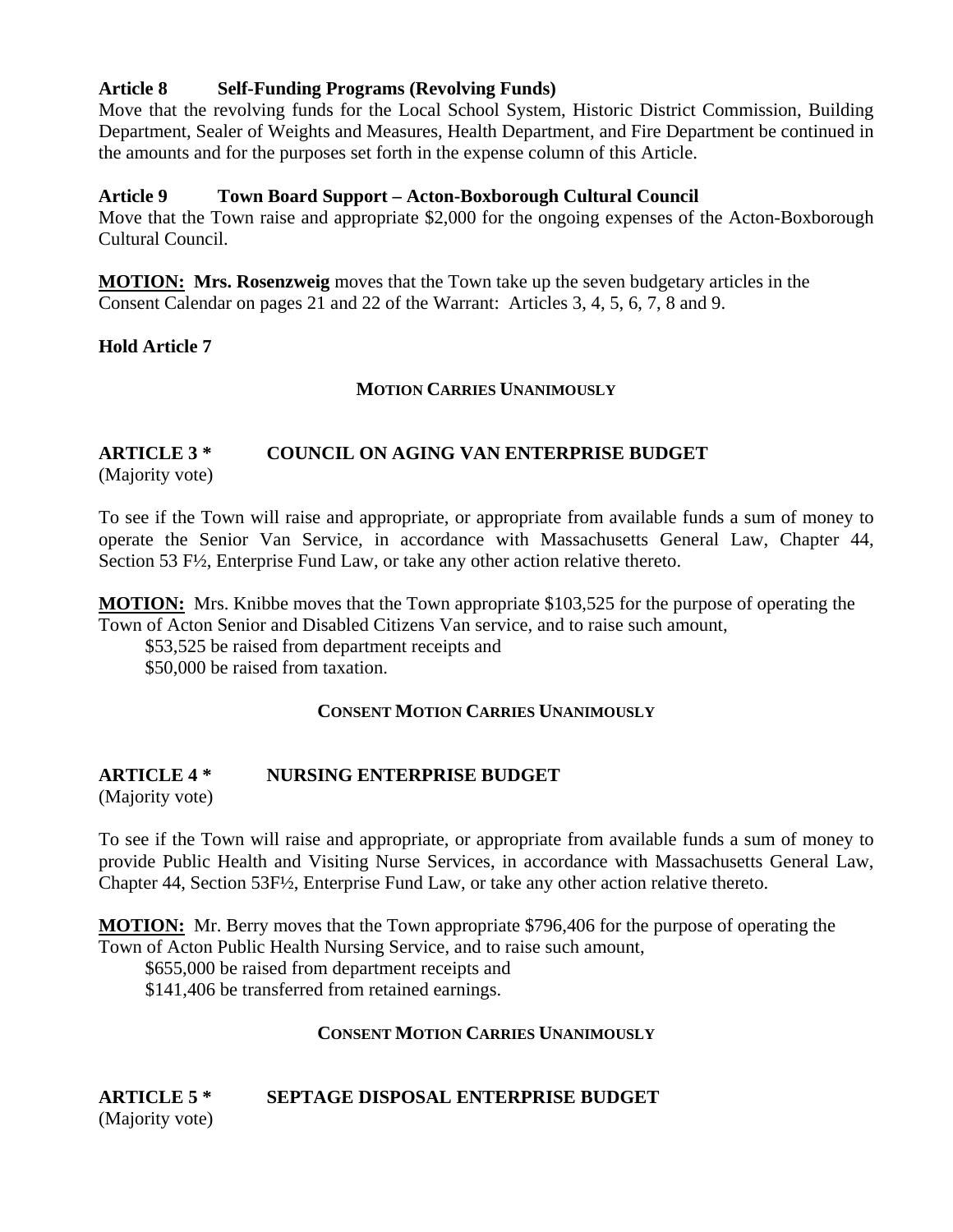To see if the Town will raise and appropriate, or appropriate from available funds a sum of money for the purpose of septage disposal, in accordance with Massachusetts General Law, Chapter 44, Section 53F½, Enterprise Fund Law, or take any other action relative thereto.

**MOTION: Mr. Magee** moves that the Town appropriate \$135,526 for the purpose of septage disposal, and to raise such amount, \$135,526 be raised from department receipts.

#### **CONSENT MOTION CARRIES UNANIMOUSLY**

# **ARTICLE 6 \* SEWER ENTERPRISE BUDGET**

(Majority vote)

To see if the Town will raise and appropriate, or appropriate from available funds a sum of money for the purpose of operating and maintaining a sewer collection and treatment facility, in accordance with Massachusetts General Law, Chapter 44, Section 53F½, Enterprise Fund Law, or take any other action relative thereto.

**MOTION: Mr. Magee** moves that the Town appropriate \$1,638,389 for the purpose of operating the sewer system, and to raise such amount, \$1,638,389 be raised from department receipts.

#### **CONSENT MOTION CARRIES UNANIMOUSLY**

### **ARTICLE 7 \* RECYCLING AND TRANSFER STATION ENTERPRISE BUDGET**  (Majority vote) **(Previously known as the NESWC Enterprise Budget)**

To see if the Town will raise and appropriate, or appropriate from available funds, a sum of money for the purpose of solid waste disposal and recycling in accordance with Massachusetts General Law, Chapter 44, Section 53F½, Enterprise Fund Law, or take any other action relative thereto.

**MOTION: Mrs. Rosenzweig** moves that the Town appropriate \$785,267 for the purpose of solid waste disposal and recycling, and to raise such amount,

\$600,267 be raised from department receipts and

\$185,000 be transferred from retained earnings

**Held from consent** 

#### **MOTION CARRIES**

# **ARTICLE 8 \* SELF-FUNDING PROGRAMS (REVOLVING FUNDS)**

(Majority vote)

To see if the Town will vote, pursuant to Massachusetts General Law, Chapter 44, Section 53E½ to continue revolving funds for the Local School System, to be expended by the Superintendent of Schools; and for the Historic District Commission, Building Department, Sealer of Weights and Measures, Health Inspectional Services and Fire Department Fire Alarm Network, to be expended by the Town Manager, as noted below: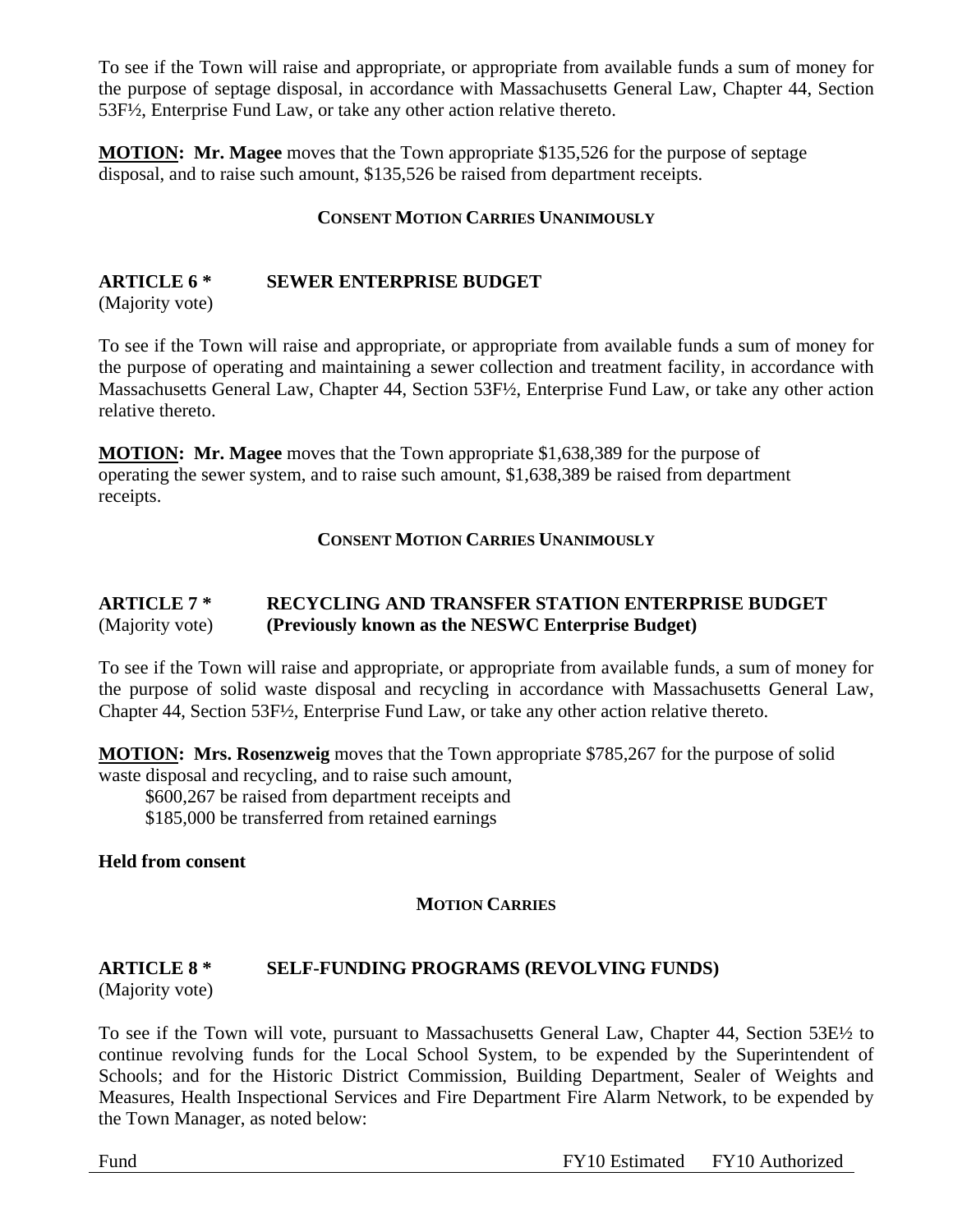|                                                                                                                                                                      | Revenue   | Expenditure |
|----------------------------------------------------------------------------------------------------------------------------------------------------------------------|-----------|-------------|
| <b>School Department</b>                                                                                                                                             |           |             |
| Douglas at Dawn/Dusk                                                                                                                                                 | \$221,000 | \$221,000   |
| <b>Gates Amazing Programs</b>                                                                                                                                        | \$36,500  | \$36,500    |
| Merriam Mornings/Afternoons/Summer                                                                                                                                   | \$211,500 | \$211,500   |
| <b>Historic District Commission</b>                                                                                                                                  | \$600     | \$600       |
| Building Department $\bullet$<br>Includes fees for Microfilming, Electrical Permits,<br>Plumbing Permits, Gas Permits, Sign Licenses and<br>Periodic Inspection Fees | \$211,040 | \$211,040   |
| <b>Sealer of Weights and Measures</b>                                                                                                                                | \$11,621  | \$11,621    |
| <b>Health Department</b>                                                                                                                                             |           |             |
| Food Service Inspections                                                                                                                                             | \$32,565  | \$32,565    |
| Hazardous Materials Inspections                                                                                                                                      | \$34,008  | \$34,008    |
| <b>Fire Department</b>                                                                                                                                               |           |             |
| <b>Fire Alarm Network</b>                                                                                                                                            | \$56,298  | \$56,298    |

, or take any other action relative thereto.

**MOTION: Mrs. Knibbe** moves that the revolving funds for the Local School System, Historic District Commission, Building Department, Sealer of Weights and Measures, Health Department, and Fire Department be continued in the amounts and for the purposes set forth in the expenditure column of the article.

#### **CONSENT MOTION CARRIES UNANIMOUSLY**

#### **ARTICLE 9 \* TOWN BOARD SUPPORT –**  (Majority vote) **ACTON-BOXBOROUGH CULTURAL COUNCIL**

To see if the Town will raise and appropriate, or appropriate from available funds, the sum of \$2,000, or any other sum, to be expended by the Town Manager for the ongoing expenses of the Acton-Boxborough Cultural Council for programs in Acton, or take any other action relative thereto.

**MOTION: Mr. Magee** moves that the Town raise and appropriate \$2,000 for the ongoing expenses of the Acton-Boxborough Cultural Council.

#### **CONSENT MOTION CARRIES UNANIMOUSLY**

#### **ARTICLE 10 AMBULANCE ENTERPRISE FUND**

(Majority vote)

To see if the Town will vote to establish an Ambulance Enterprise Fund in accordance with Massachusetts General Laws Chapter 44, Section 53F½ for the purpose of health care, and to transfer the fund balance from the Ambulance Fees Revolving Fund, or take any other action relative thereto.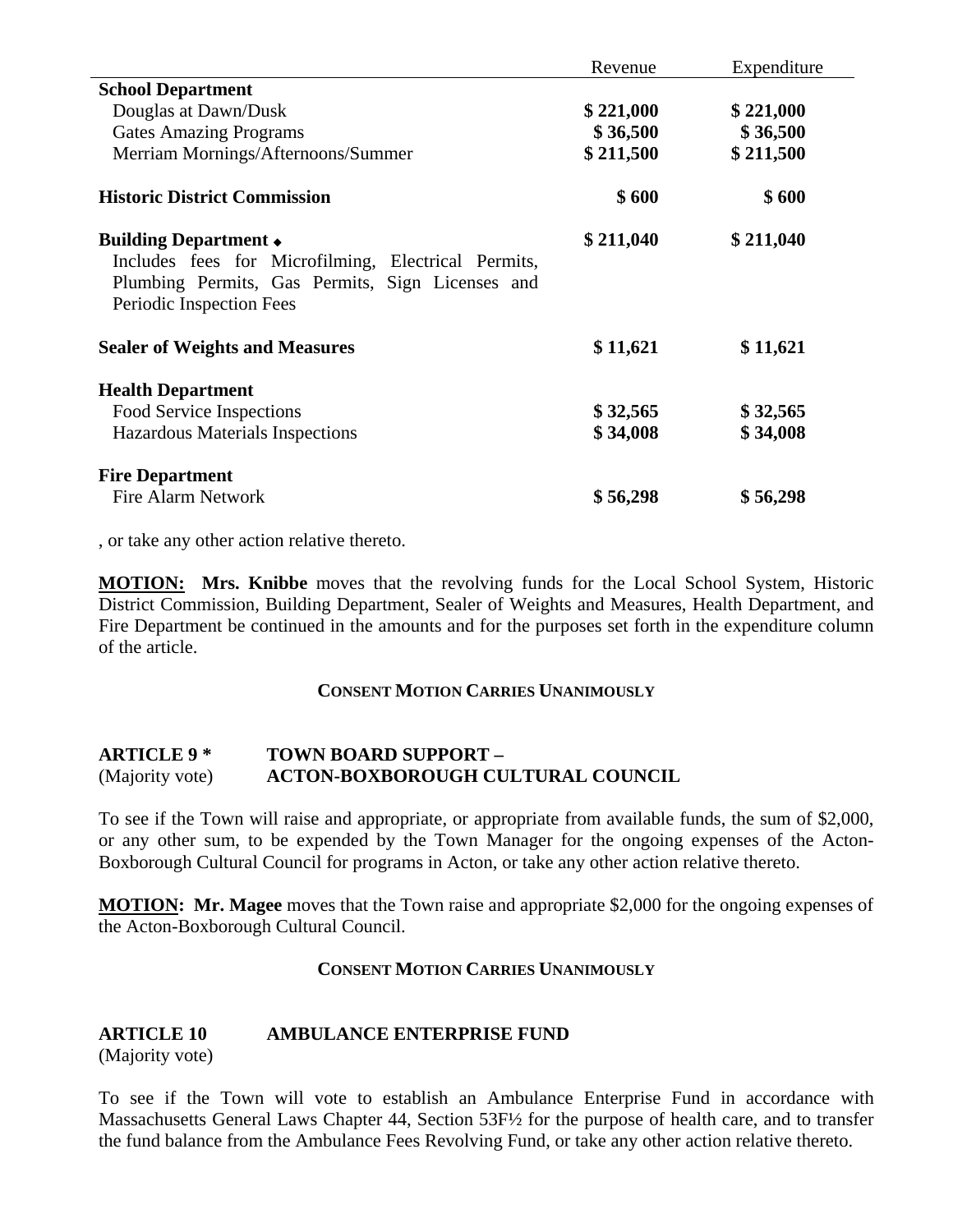**MOTION: Mrs. Rosenzweig** moves that the Town establish an Ambulance Enterprise Fund for the purpose of health care, and appropriate \$1,208,681, and to raise such amount,

\$ 412,442 be raised from department receipts,

\$ 271,239 be raised from taxation,

\$ 525,000 be transferred from the Ambulance Fees Revolving Fund balance,

And further moves that the Town transfer to the Ambulance Enterprise Fund the remaining Ambulance Fees Revolving Fund balance as of June 30, 2009.

#### **MOTION CARRIES**

# **ARTICLE 11 TOWN OPERATING BUDGET**

(Majority vote)

To see if the Town will raise and appropriate, or appropriate from available funds, a sum of money to defray the necessary expenses of the departments, offices and boards of the Town, exclusive of the School budgets, or take any other action relative thereto.

**MOTION: Mrs. Rosenzweig** moves that the Town appropriate \$25,973,422 to be expended by the Town Manager for the purpose of funding the fiscal year 2010 municipal budget, and to raise such amount,

\$ 25,830,799 be raised from taxation,

- \$ 124,623 be transferred from Wetlands Filing Fees,
- \$ 18,000 be transferred from Cemetery Trust Funds for Cemetery use,

And further moves that Town authorize the Town Manager to sell, trade or dispose of vehicles and equipment being replaced and to expend any proceeds so received.

**Motion to Amend** Mr Kadlec moves to amend the amount to be appropriated from \$25,973,422 to \$25,373,422 and to the amend the amount to be raised from taxation, from \$25,830,799 to \$25,230,799.

#### **MOTION TO AMEND LOST**

#### **ORIGINAL MOTION CARRIES**

# **ARTICLE 12 FUND COLLECTIVE BARGAINING AGREEMENT**

(Majority vote)

To see if the Town will vote to raise and appropriate and/or transfer from available funds a sum of money necessary to fund the cost items contained in Collective Bargaining Agreement(s) between the Town and one or more of its unions as filed with the Town Clerk, or take any other action relative thereto.

**MOTION**: **Mr. Berry** moves that the Town take no action.

#### **MOTION CARRIES**

**ARTICLE 13 CAPITAL IMPROVEMENTS**  (Majority vote)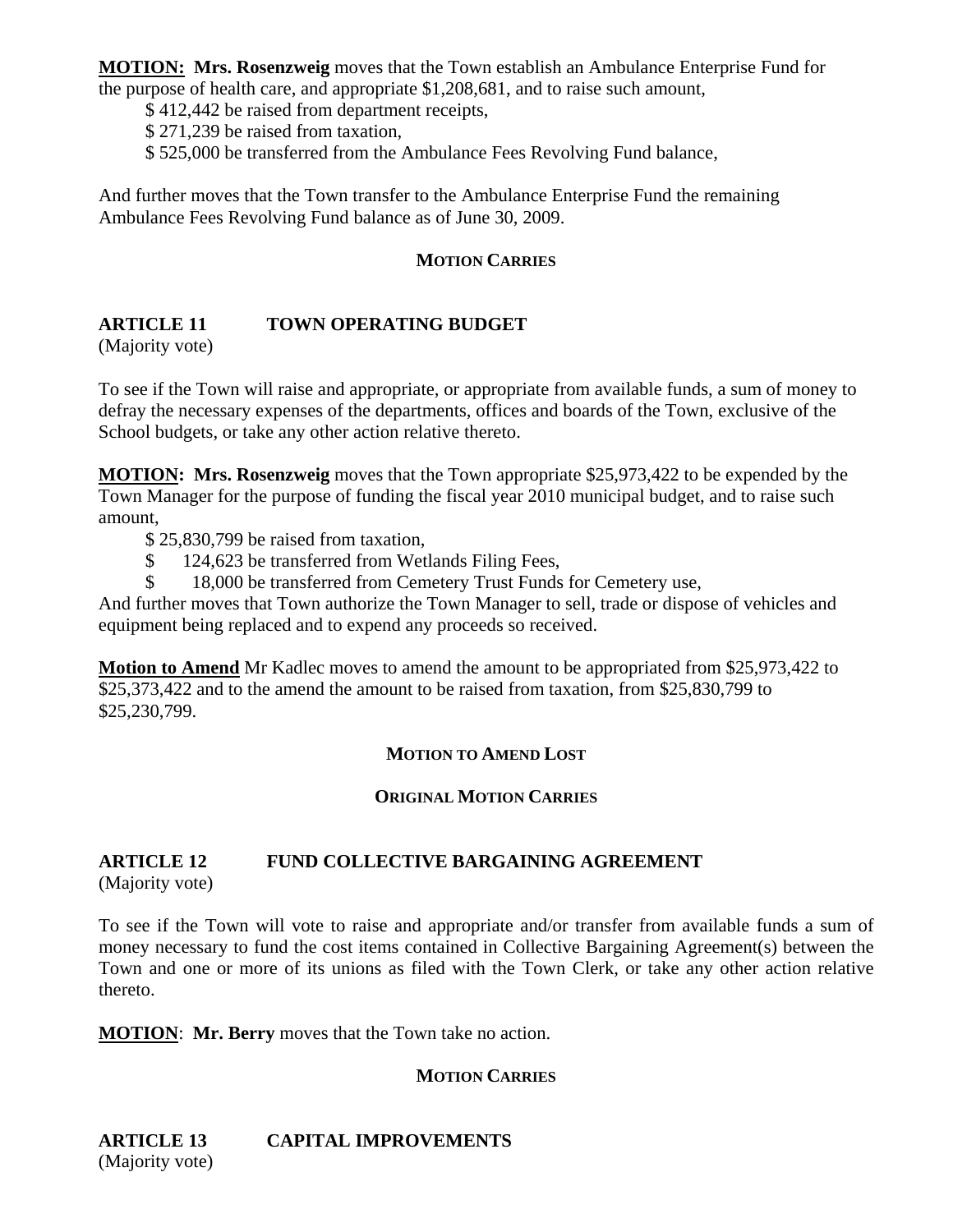To see if the Town will raise and appropriate, or appropriate from available funds, a sum of money to be

expended by the Town Manager for the purchase, replacement or improvement of vehicles, equipment or infrastructure as listed below, including related incidental costs, or take any other action relative thereto.

| A. | <b>Senior Center Facility Improvements</b> | \$36,000  |
|----|--------------------------------------------|-----------|
| В. | <b>Town Engineer Inspectional Vehicle</b>  | \$22,000  |
|    | <b>Highway Department Dump Truck</b>       | \$135,000 |
| D. | <b>Municipal Properties Truck</b>          | \$45,000  |
| E. | <b>Municipal Properties Tractor</b>        | \$32,000  |
|    | <b>Total</b>                               | \$270,000 |

**MOTION**: **Mrs. Rosenzweig** moves that the Town transfer from the Recycling and Transfer Station Enterprise Fund (formerly known as the North East Solid Waste Committee Enterprise Fund) retained earnings and appropriate \$270,000 to be expended by the Town Manager for the purposes set forth in the article, and that the Town Manager be authorized to sell, trade or dispose of vehicles and equipment being replaced and to expend any proceeds so received.

#### **MOTION CARRIES UNANIMOUSLY**

#### **ARTICLE 14 AMBULANCE REVOLVING FUND**

(Majority vote)

To see if the Town will vote, pursuant to Massachusetts General Law, Chapter 44, Section 53E½ to continue the Ambulance Fees revolving fund, to be expended by the Town Manager, as noted below:

|                        | FY10 Estimated | FY10 Authorized |
|------------------------|----------------|-----------------|
| Fund                   | Revenue        | Expenditure     |
| <b>Fire Department</b> |                |                 |
| <b>Ambulance Fees</b>  | \$666,202      | \$666,202       |

The fund from such fees to be used for acquiring equipment used in providing Emergency Medical Services (EMS), including but not limited to defraying the maturing debt and interest or lease costs thereof, and/or for paying a portion of the wages or salaries of Town employees who perform services as Emergency Medical Technicians, EMS First Responders, and other personnel engaged in providing Emergency Medical Services on behalf of the Town including the costs of fringe benefits associated with the wages or salaries so paid.

, or take any other action relative thereto.

**MOTION**: **Mr. Berry** moves that the Town take no action.

#### **MOTION CARRIES UNANIMOUSLY**

**ARTICLE 15 COMMUNITY SHUTTLE**

(Majority vote)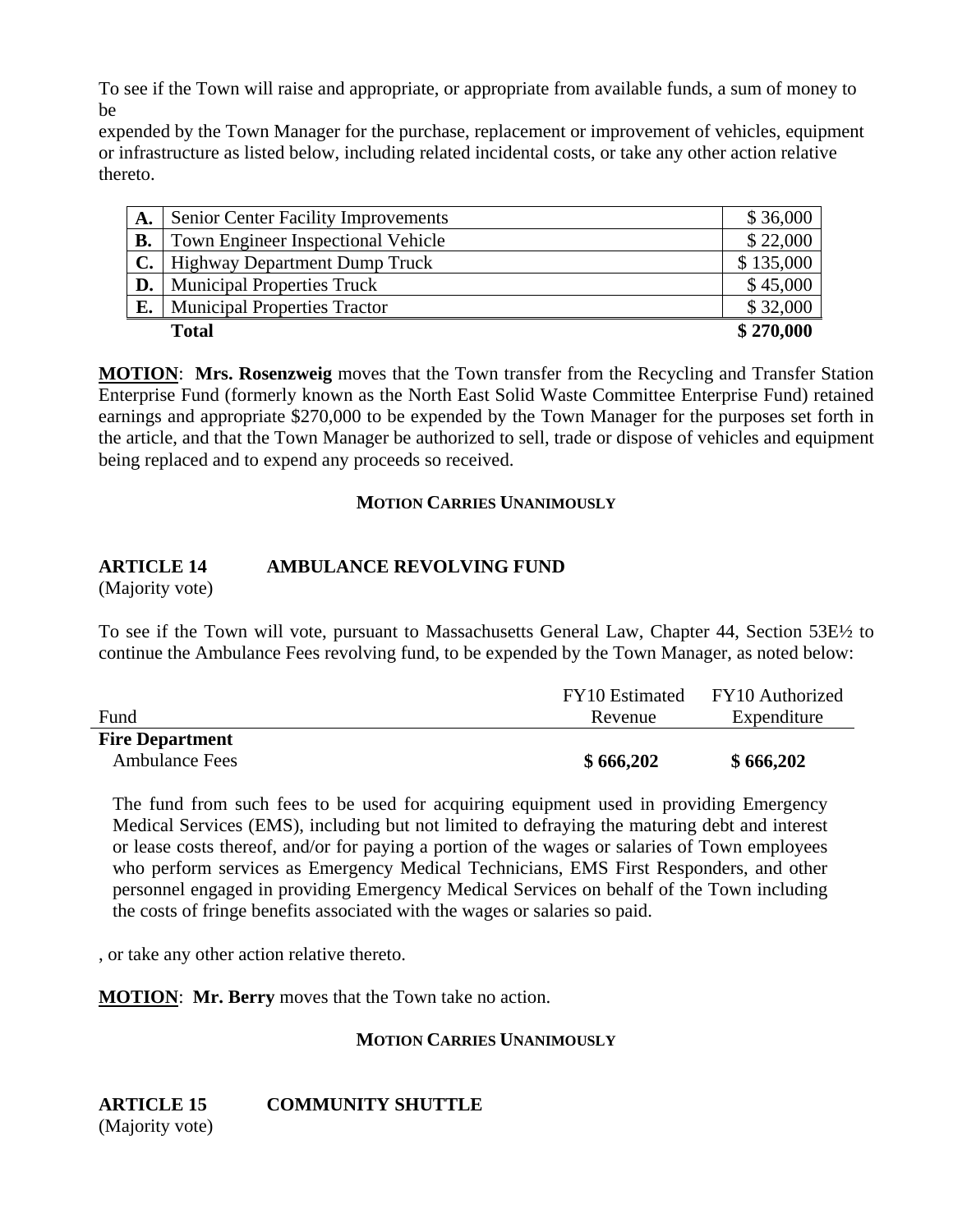To see if the Town will raise and appropriate, or appropriate from available funds, the sum of \$24,500 to be expended by the Town Manager for the implementation of a town shuttle program, or take any other action relative thereto.

**MOTION**: **Mrs. Rosenzweig** moves that the Town transfer from Free Cash and appropriate \$24,500 to be expended by the Town Manager for the implementation of a town shuttle program.

#### **MOTION CARRIES**

# **ARTICLE 16 ACTON PUBLIC SCHOOLS BUDGET**

(Majority vote)

To see if the Town will raise and appropriate, or appropriate from available funds, a sum of money to defray the necessary expenses of the Acton Public School System, or take any other action relative thereto.

**MOTION**: **Mrs. Harer** moves that the Town appropriate \$25,753,782 to be expended by the Superintendent of Schools to fund the fiscal year 2010 Acton Public Schools budget, and to raise such amount,

\$ 25,322,782 be raised from taxation and

\$ 431,000 be transferred from Free Cash.

#### **MOTION CARRIES**

#### **ARTICLE 17 CAPITAL IMPROVEMENTS – DOUGLAS SCHOOL (BONDING)** (Two-thirds vote)

To see if the Town will vote to appropriate, borrow or transfer from available funds, a sum of money to be expended under the direction of the School Committee for the purpose of paying costs associated with replacing the roof at the C.T. Douglas School, located at 21 Elm Street in Acton, Massachusetts and for the payment of all other costs incidental and related thereto, for which the Town may be eligible for a school construction grant from the Massachusetts School Building Authority ("MSBA"). The proposed repair project would materially extend the useful life of the school and preserve an asset that otherwise is capable of supporting the required educational program. The MSBA's grant program is a non-entitlement, discretionary program based on need, as determined by the MSBA, and any project costs the Town incurs in excess of any grant approved by and received from the MSBA shall be the sole responsibility of the Town. Any grant that the Town may receive from the MSBA for the Project shall not exceed the lesser of (1) 43.85 percent (%) of eligible, approved project costs, as determined by the MSBA, or (2) the total maximum grant amount determined by the MSBA. Or to take any other action relative thereto.

**MOTION: Mrs. Harer** moves that the Town appropriate the sum of six-hundred sixty-four thousand one-hundred two dollars (\$664,102) to be expended under the direction of the School Committee for the purpose of paying costs associated with replacing the roof at the C.T. Douglas School, located at 21 Elm Street in Acton, Massachusetts and for the payment of all other costs incidental and related thereto, for which the Town may be eligible for a school construction grant from the Massachusetts School Building Authority ("MSBA"). The proposed repair project would materially extend the useful life of the school and preserve an asset that otherwise is capable of supporting the required educational program.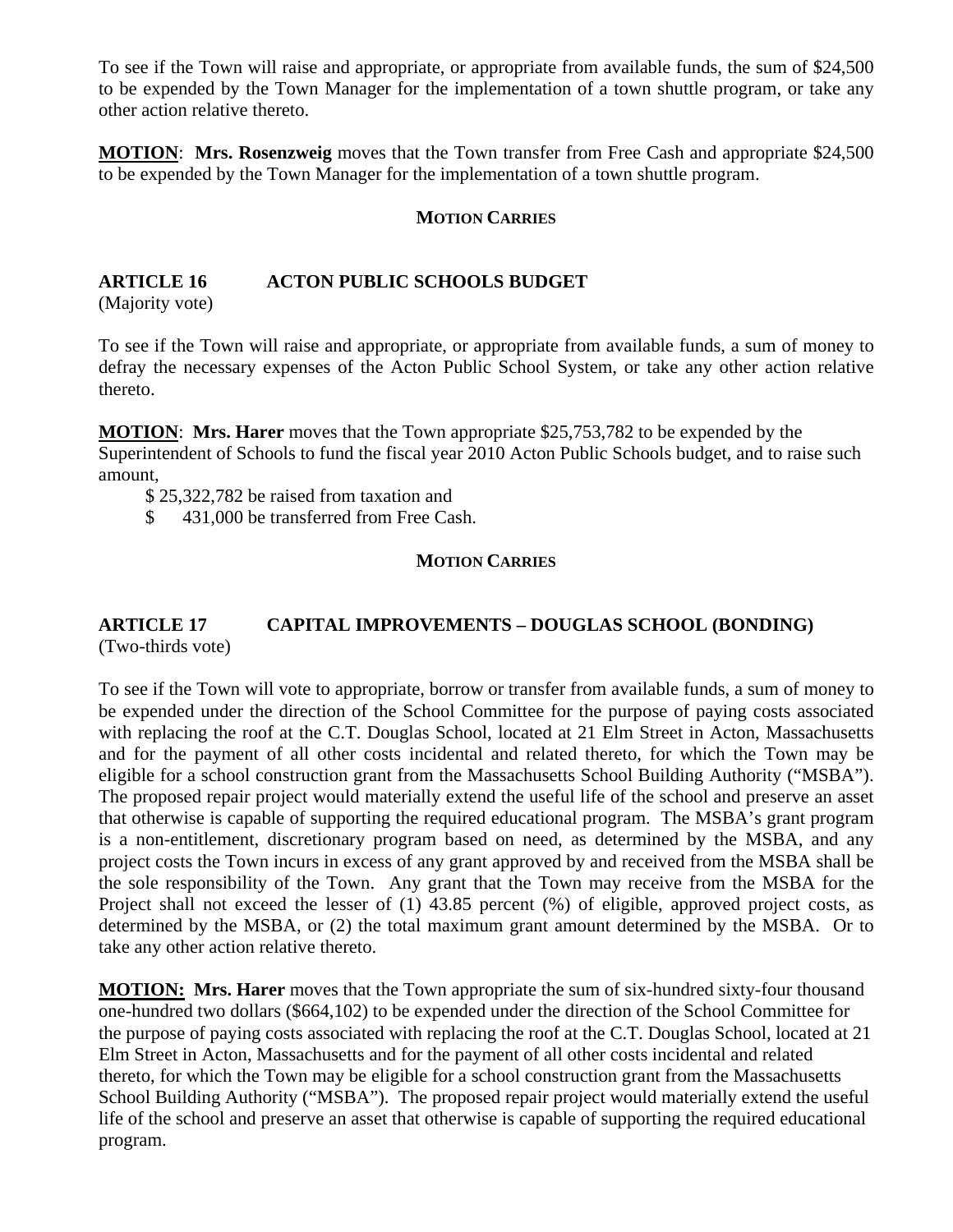To meet this appropriation, the Treasurer, with the approval of the Selectmen, is authorized to borrow said sum under M.G.L. Chapter 44, or any other enabling authority; that the Town acknowledges that the MSBA's grant program is a non-entitlement, discretionary program based on need, as determined by the MSBA, and any project costs the Town incurs in excess of any grant approved by and received from the MSBA shall be the sole responsibility of the Town;

Provided further that any grant that the Town may receive from the MSBA for the Project shall not exceed the lesser of (1) 43.85% of eligible, approved project costs, as determined by the MSBA, or (2) the total maximum grant amount determined by the MSBA, and that the amount of borrowing authorized pursuant to this vote shall be reduced by any amounts received from the MSBA prior to the issuance of any bonds or notes under this vote.

#### **MOTION CARRIES UNANIMOUSLY**

#### **ARTICLE 18 ACTON-BOXBOROUGH REGIONAL SCHOOL DISTRICT**  (Majority vote) **ASSESSMENT**

To see if the Town will raise and appropriate, or appropriate from available funds, a sum of money to defray the necessary expenses of the Acton-Boxborough Regional School District, or take any other action relative thereto.

**MOTION**: **Mr. Chinitz** moves that the Town raise and appropriate \$23,417,707 to fund the fiscal year 2010 assessment of the Acton-Boxborough Regional School District.

#### **MOTION CARRIES**

#### **ARTICLE 19 MINUTEMAN REGIONAL SCHOOL DISTRICT ASSESSMENT**  (Majority vote)

To see if the Town will raise and appropriate, or appropriate from available funds, a sum of money to defray the necessary expenses of the Minuteman Regional Vocational Technical School District, or take any other action relative thereto.

**MOTION: Mr. Olmstead** moves that the Town transfer from Free Cash and appropriate \$710,730 to fund the fiscal year 2010 assessment of the Minuteman Regional School District.

#### **MOTION CARRIES UNANIMOUSLY**

#### **ARTICLE 20 AUTHORIZE STABILIZATION FUND –**  (Majority vote) **MINUTEMAN REGIONAL SCHOOL DISTRICT**

To see if the Town will approve the establishment of a stabilization fund by the Minuteman Regional Vocational Technical School District, beginning July 1, 2009, under MGL Chapter 71, Section 16G½, or take any other action relative thereto.

**MOTION**: **Mr. Olmstead** moves that the Town authorize the Minuteman Regional School District to establish a stabilization fund.

#### **MOTION IS LOST**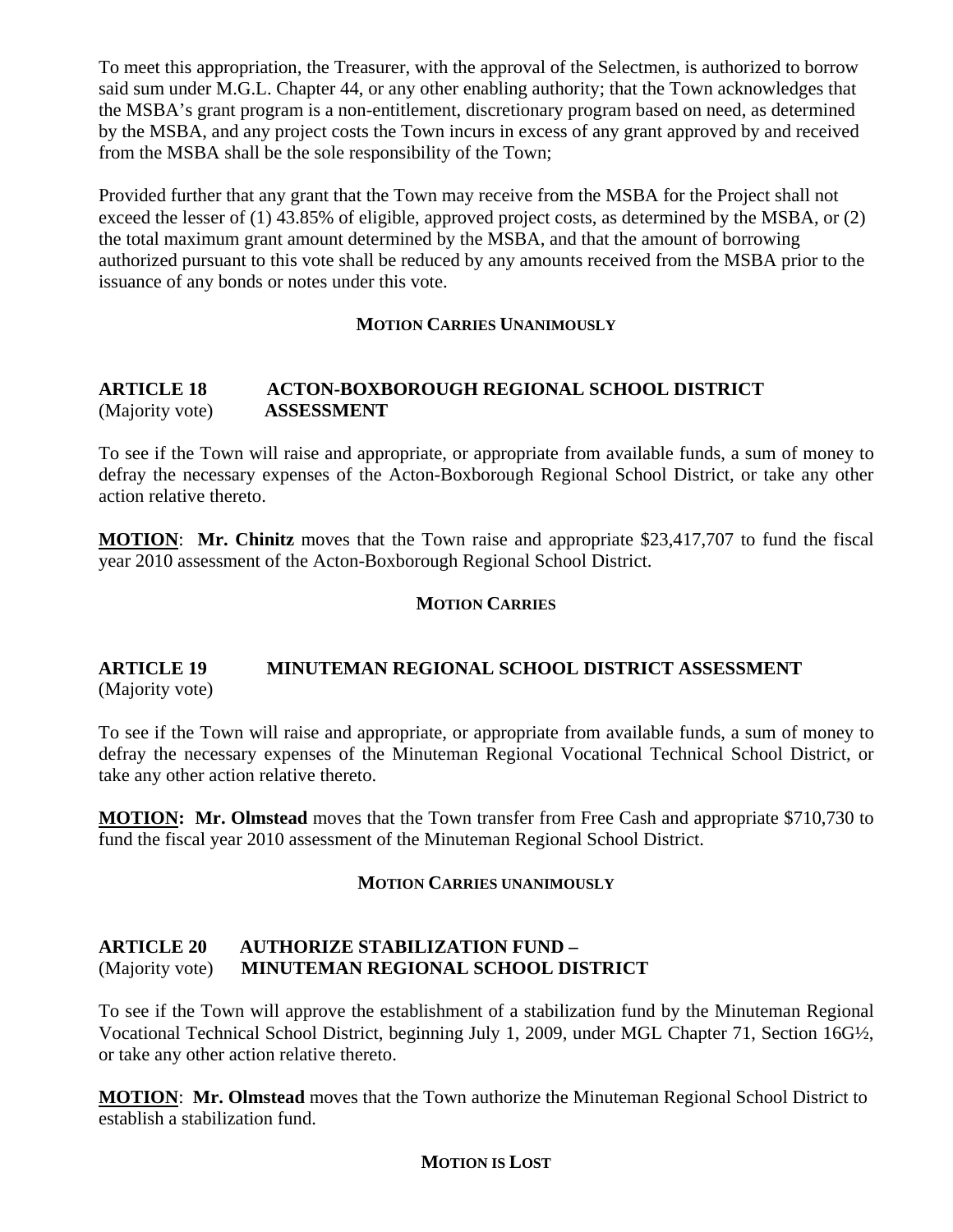**MOTION TO ADJORN Mrs. Rosenzweig** moves to adjourn the Annual Town Meeting at 10:28 PM, until Tuesday, April 7, 2009 at the Acton-Boxborough Regional High School Auditorium at 7 PM

### **MOTION CARRIES**

### **April 7, 2009**

The Moderator, Mr Mackenzie called meeting to order , Tuesday, April 7, 2009 at 7:06 PM.

The Moderator introduced the Chair of the Finance Committee, Steve Noone who then introduced the members, Pat Clifford, Doug Tindal, Bob Evans, Mary Ann Ashton, Pat Easterly, Bill Mullin, Kent Sharp,Vice Chair Herman Kabakoff and Maynard Brandon.

The Moderator introduced Heather Harer who spoke to honor Bill Ryan, Superintendent who will be retiring at the end of the 2009 school year after 34 years of service the last 9 years as the Superintendent.

# **ARTICLE 21 # TOWN STABILIZATION FUND**

(Two-thirds vote)

To see if the Town will raise and appropriate, or appropriate from available funds, a sum of money for a Stabilization Fund for the Town, or take any other action thereto.

**MOTION**: **Mr. Nitschelm** moves that the Town transfer from the Recycling and Transfer Station Enterprise Fund (formerly known as the North East Solid Waste Committee Enterprise Fund) and appropriate \$1,000,000 to be held as a Stabilization Fund under Massachusetts General Law, Chapter 40, Section 5B.

#### **MOTION IS LOST DECLARED 2/3 BY MODERATOR\***

\*TOWN OF ACTON HAS EXCEPTED MGL CH 39 SEC 15 AT ITS ANNUAL TOWN MEETING APRIL 2001, ARTICLE 43 AND THE AMENDED BYLAW 5A WAS APPROVED BY THE ATTORNEY GENERAL ON AUG. 6, 2001. (THE TOWN MEETING MODERATOR IS NOT REQUIRED TO COUNT A 2/3 REQUIRED VOTE.)

Mr. Mackenzie introduced the chairman of the Board of Selectmen, Lauren Rosenzweig, who then introduced Eva K. Taylor - Town Clerk, Stephen Anderson - Town Council, Steve Ledoux – Town Manager, Paulina Knibbe, Terra Friedrichs, Peter Berry, members of the Board of Selectmen and Andrew Magee Chair of the Board of Selectmen, who will be our outgoing selecmen.

# **ARTICLE 22 # USE OF FUNDS TO REDUCE THE TAX RATE**

(Majority vote)

To see if the Town will determine an amount of Free Cash and/or of the Recycling and Transfer Station Enterprise Fund which shall be used for the purpose of reducing the tax rate for the fiscal year beginning July 1, 2009, or take any other action relative thereto.

**MOTION: Mr Calandrella** moves to take no action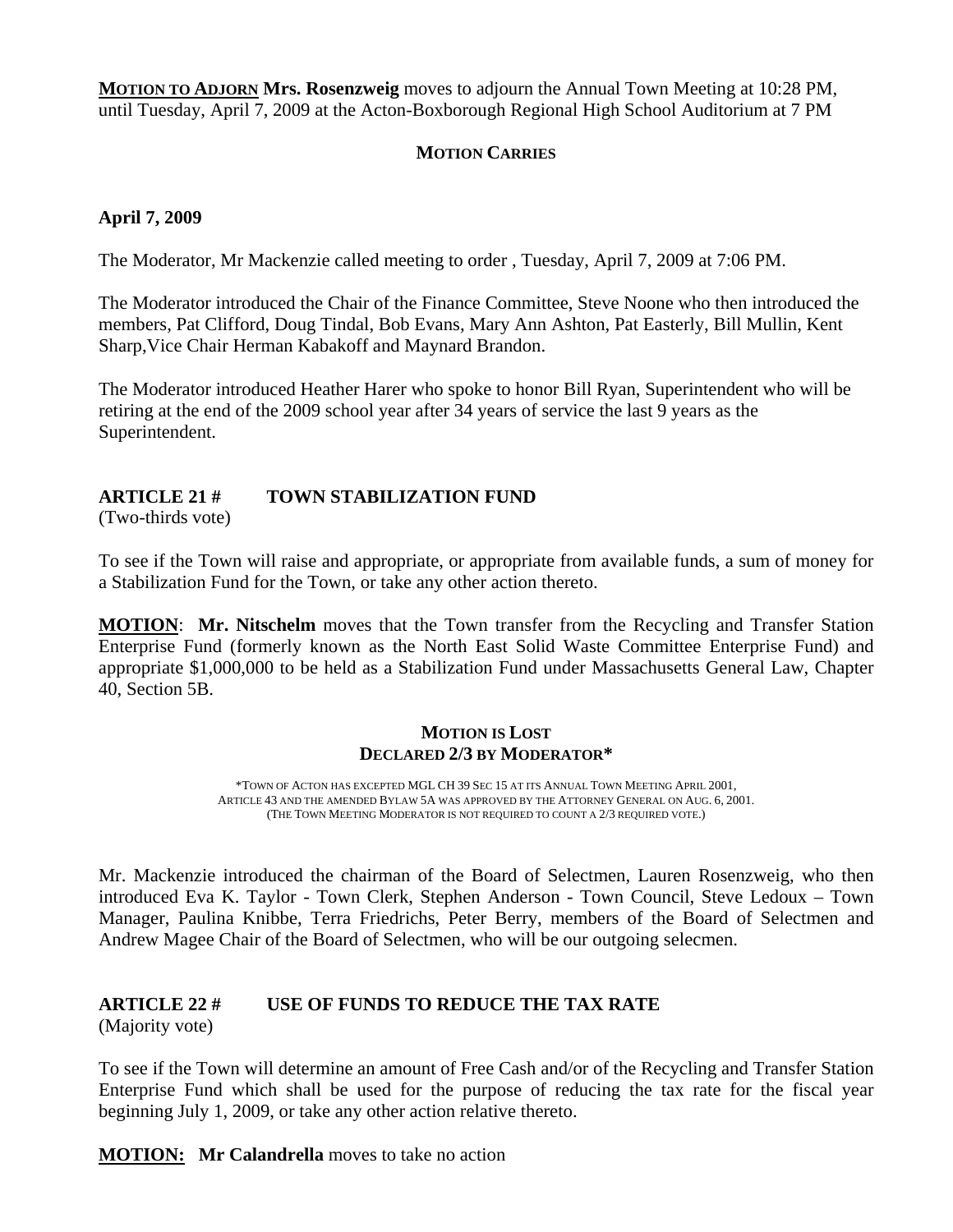## **ARTICLE 23 # FINANCE COMMITTEE BUDGET**

(Majority vote)

To see if the Town will raise and appropriate, or appropriate from available funds, a sum of money to be expended by the Acton Finance Committee to support their activities for the fiscal year starting July 1, 2009, or take any other action relative thereto.

**MOTION**: **Mr. Kadlec** moves that the Town take no action.

#### **MOTION CARRIES UNANIMOUSLY**

#### **ARTICLE 24 # RESOLUTION TO ADOPT A RESERVE POLICY**  (Majority vote)

#### **A Resolution of the Town of Acton related to the Adoption of a Reserve Policy**

Whereas, the Town of Acton could increase transparency in the budgeting process;

Whereas, the Town has a history of conflicting and inconsistent use of its financial reserves;

Whereas, there is disagreement about the definition of "reserves;"

Whereas, depletion of reserves has led to two general overrides in the past six years;

Whereas, establishment of a Reserve Policy is recommended by Department of Revenue and is generally considered a sound financial planning tool;

Now, therefore it be resolved that:

The Acton Board of Selectmen and the Acton Finance Committee adopt a Reserve Policy.

**MOTION: Mr. Kadlec** moves that the Town take no action.

#### **MOTION CARRIES**

## **ARTICLE 25 # RESOLUTION TO PRESENT DEBT AND INTEREST COSTS**  (Majority vote) **AS A TOWN MEETING ARTICLE**

#### **A Resolution of the Town of Acton related to the appropriations for debt and interest**

Whereas, the Town of Acton should increase transparency in the budgeting process;

Whereas, debt and interest costs, including those funded by debt exclusion overrides, have been included in municipal and school operating budgets;

Whereas, such debt and interest costs are determined at the time that the debt is incurred and are not part of yearly operations;

Whereas, such debt and interest costs generally decrease over time;

Whereas, inclusion of debt and interest in yearly operating budgets distorts the year-to-year operating budget comparisons:

Now, therefore be it resolved that:

All Municipal and Acton Public School debt and interest costs be presented as a separate Town Meeting Article.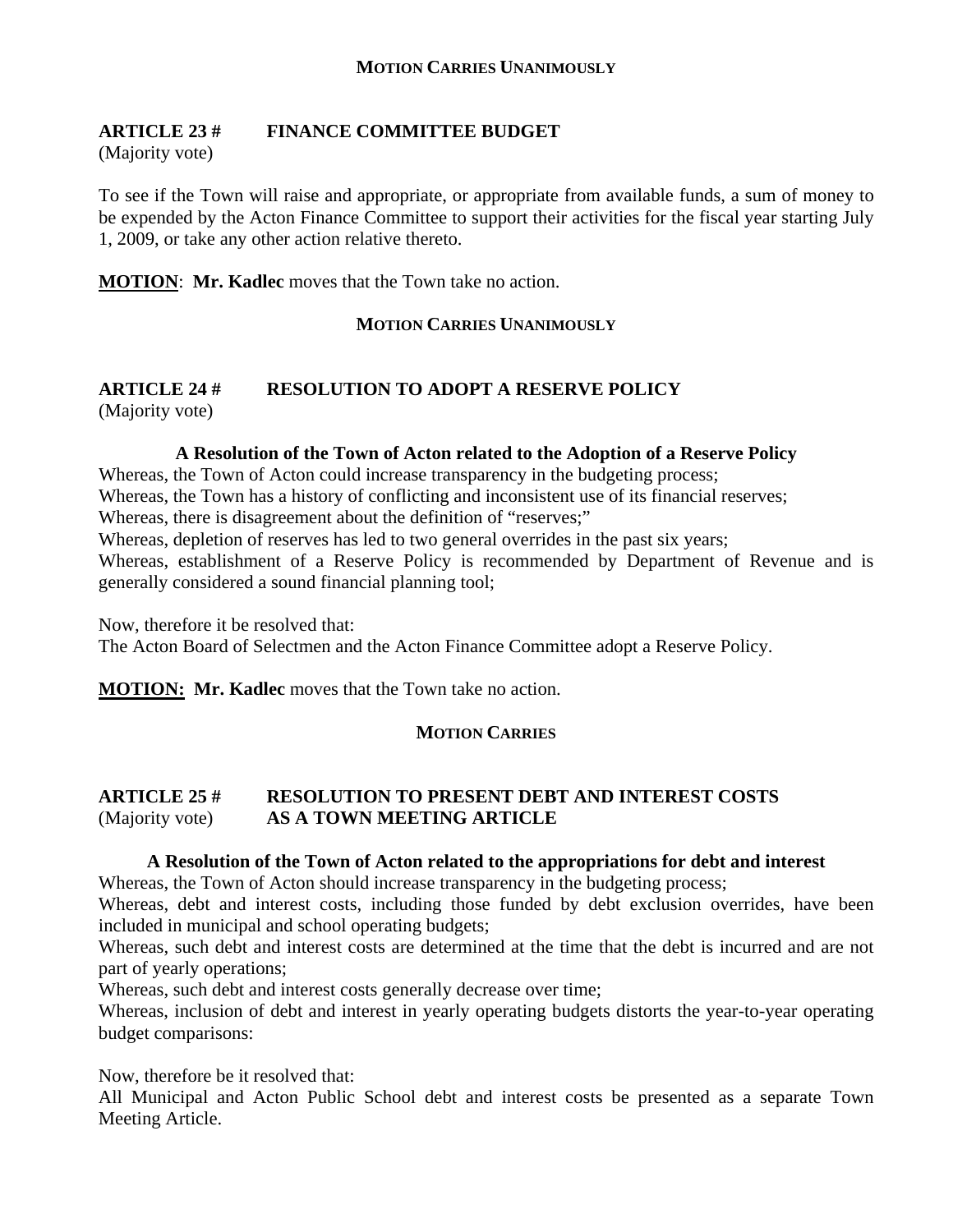**MOTION**: **Mr. Logan** moves that the Town adopt the non-binding Resolution as set forth in the article.

## **MOTION IS LOST**

#### **ARTICLE 26 # RESOLUTION TO PRESENT NEW CAPITAL PROJECTS TO**  (Majority vote) **TOWN MEETING**

#### **A Resolution of the Town of Acton related to the presentation of new capital projects to the Acton Town Meeting**

Whereas, the Town of Acton should increase transparency in the budgeting process;

Whereas, some new capital items have been funded within Municipal and School operating budgets without specific review by Town Meeting;

Whereas, Town Meeting should be allowed to decide whether to support any capital project;

Whereas, inclusion of capital items in yearly operating budgets distorts the year-to-year operating budget comparisons;

Whereas, the Town of Acton currently employs a "bottom line" budget which allows some projects to be funded that have not been approved by Town Meeting;

Now, therefore be it resolved that:

- 1. A capital project be defined as costing more than \$25,000 and having a useful life of more than five years, the cost shall be defined as total out-of-pocket cost regardless of whether the item is paid for in one fiscal year or financed over time.
- 2. Yearly operating budgets shall not include capital projects.

**MOTION**: **Mr. Logan** moves that the Town adopt the non-binding Resolution as set forth in the article.

#### **MOTION IS LOST**

#### **ARTICLE 27 COMMUNITY PRESERVATION PROGRAM –**  (Majority vote) **DIRECT APPROPRIATIONS FROM FUND BALANCE**

To see if the Town will vote to appropriate or set aside for later appropriation, and to authorize the Board of Selectmen and the Town Manager to expend or set aside, from the FY 2008 Community Preservation Fund balance as set forth herein, the following amounts for community preservation purposes, with such expenditures to be subject to conditions listed in the Article's Summary and to be further specified in award letters from the Community Preservation Committee, with each item considered a separate appropriation:

| FY 2008 COMMUNITY PRESERVATION FUND BALANCE                   |            |
|---------------------------------------------------------------|------------|
| FY 2008 Community Preservation Fund Revenues                  |            |
| Community Preservation Fund Surcharge Collected in FY 2008    | 708,031.00 |
| State Community Preservation Trust Fund Receipt, October 2008 | 473,581.00 |
| <b>Other FY 2008 Community Preservation Fund Components</b>   |            |
| Interest Earned in FY 2008                                    | 101,371.00 |
| Recapture of unspent previous years' project appropriations   | 15,751.00  |
| Unencumbered FY 2008 Fund Balance                             | 236,687.00 |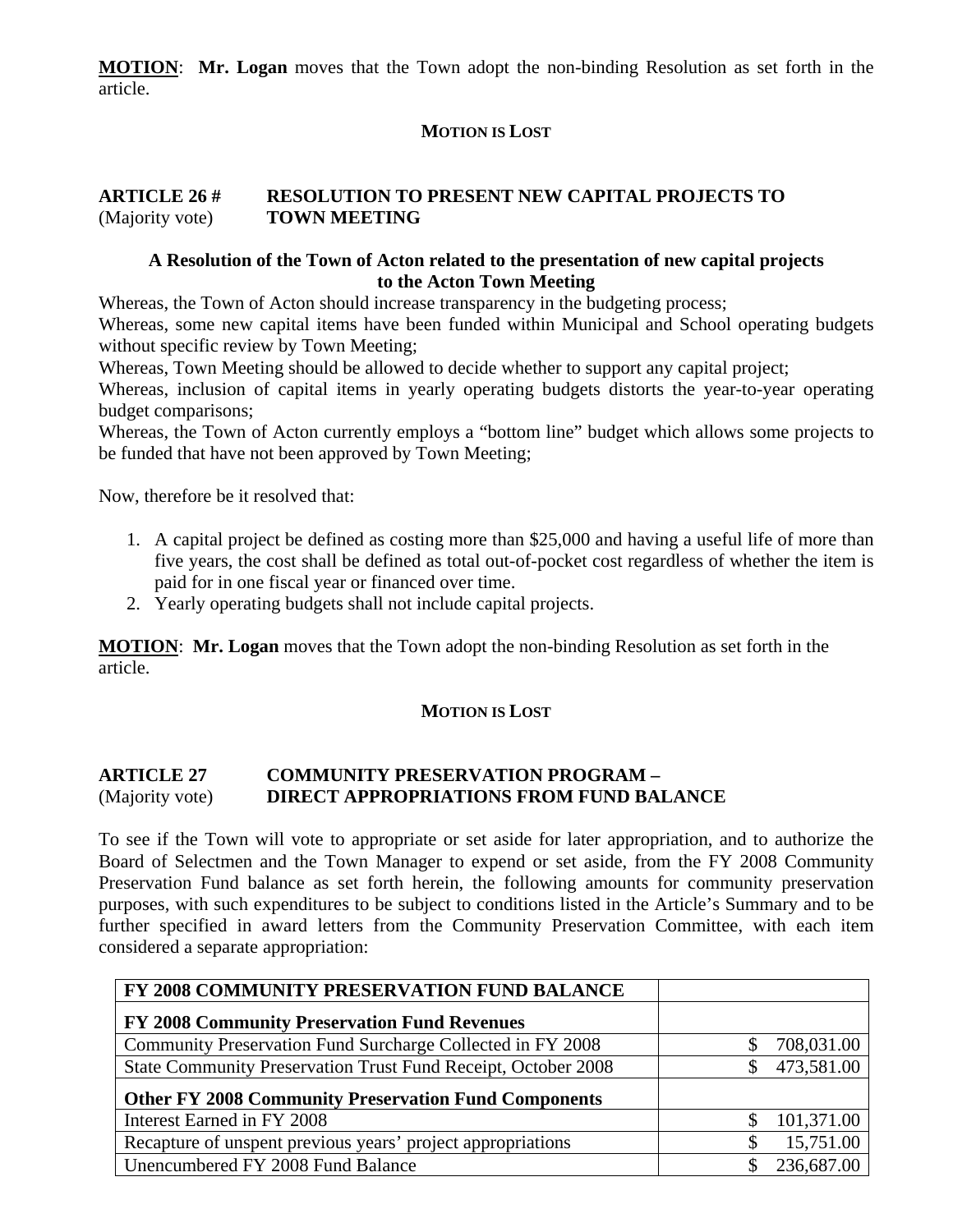| <b>Total - FY 2008 Community Preservation Fund Balance</b>               | \$1,535,421.00     |
|--------------------------------------------------------------------------|--------------------|
|                                                                          |                    |
| <b>APPROPRIATIONS</b>                                                    |                    |
| <b>Purpose</b>                                                           | <b>Recommended</b> |
|                                                                          | <b>Amounts</b>     |
| <b>Set Aside Appropriations for</b>                                      |                    |
| A. Acquisition, creation, and preservation of open space, and its        |                    |
| rehabilitation and restoration                                           | 425,000.00<br>\$   |
| B. Acquisition, preservation, rehabilitation and restoration of historic |                    |
| resources                                                                | \$<br>44,000.00    |
| <b>Spending Appropriations</b>                                           |                    |
| C. Civil War Exhibit - Enhancement                                       | \$<br>8,000.00     |
| D. Historic Streetscape Restoration - Shade Trees in Historic Districts  | \$<br>10,000.00    |
| E. Wright-Holden Farmlands - MHC Area Form                               | \$<br>1,000.00     |
| F. Town Cemeteries - National Register of Historic Places Listing        | \$<br>14,000.00    |
| G. John Robbins House - Preservation Work                                | \$<br>42,075.00    |
| H. Pre-development Funds (Sachem Way), Acton Housing Authority           | \$<br>152,000.00   |
| I. Capital Fund, Acton Housing Authority                                 | 150,000.00         |
| J. Community Housing Program Fund                                        | \$<br>50,000.00    |
| <b>Administrative Spending Appropriation</b>                             |                    |
| K. A fund for CPC direct expenses and for reimbursing the Town of        | \$<br>59,080.00    |
| Acton for administrative services and operating expenses                 |                    |
| provided in support of the Community Preservation Committee              |                    |
|                                                                          |                    |
| <b>Total Recommended Appropriations from FY 2008 Community</b>           | \$955,155.00       |
| <b>Preservation Fund Balance</b>                                         |                    |
| Remaining FY 2008 fund balance                                           | \$580,266.00       |

And, whereas Massachusetts General Law, Chapter 44B requires that the Town appropriate for spending, or set-aside for future spending, from the 2008 Community Preservation Fund Revenues at least 10% for open space, 10% for historic preservation, and 10% for community housing.

And, whereas the recommended appropriations for open space, historic preservation, and community housing each meet or exceed 10% of the 2008 Community Preservation Fund Revenues.

And, whereas Town Meeting may vote to delete or reduce any of the recommended amounts.

Therefore, in the event that recommended amounts are deleted or reduced, vote to appropriate as a setaside for future spending from the FY 2008 Community Preservation Fund Balance the minimum necessary amounts to allocate not less than 10% of the FY 2008 Community Preservation Fund Revenues for open space (\$118,161.20), not less than 10% of the FY 2008 Community Preservation Fund Revenues for historic preservation (\$118,161.20), and not less than 10% of the FY 2008 Community Preservation Fund Revenues (\$118,161.20) for community housing.

, or take any other action relative thereto.

**MOTION**: **Mr. Sghia-Hughes** moves that the Town transfer from the Community Preservation Fund and appropriate, or set aside for later appropriation, \$955,155 and that the Town Manager be authorized to expend or set aside amounts as set forth in the article and in compliance with conditions to be noted in the Community Preservation Committee's Award Letters.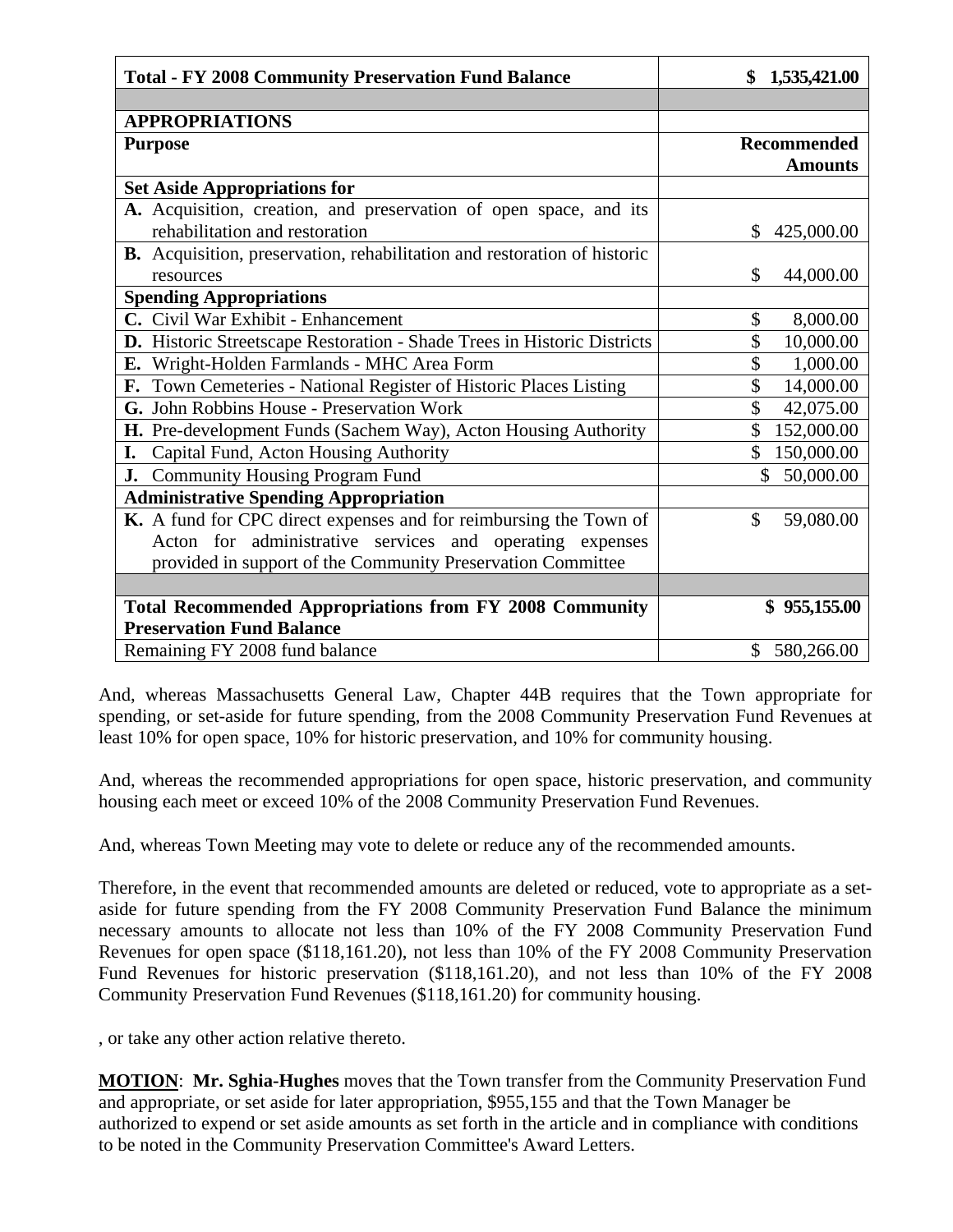#### **Section G H J K held**

#### **Section G-John Robbins House – Preservation Work**

**Mr Nitchelm** moves to amend the motion under Article 27 to remove spending appropriation G \$42,075 for John Robbins House Preservation Work and to decrease the total appropriation from the FY2008 Community Preservation Fund Balance by the corresponding amount.

#### **Motion to amend lost**

#### **Section H-Pre-development Funds (Sachem Way)**

**Mr Sullivan** moves to amend the motion under Article 27 to remove spending appropriation H (\$152,000 for Pre-development Funds (Sachem Way) for the Acton Housing Authority) and to decrease the total appropriation from the FY2008 Community Preservation Fund Balance from \$955,155 to \$803,155.

Teller count on Amendment yes 129 no 138

#### **Motion to amend lost**

#### **Section J-Community Housing Program Fund**

#### **Section K-CPC Direct Expenses and for reimbursing the Town**.

#### **ORIGINAL MOTION CARRIES**

#### **ARTICLE 28 AMEND TOWN BYLAWS –**  (Majority vote) **COMMUNITY PRESERVATION COMMITTEE**

To see if the Town will vote to amend Chapter S of the general Bylaws of the Town (the Community Preservation Committee Bylaw) as follows:

1. Delete the last paragraph of Section 1.1, which section defines the membership positions on the Community Preservation Committee, and replace it with the following new paragraph:

Three members at-large to be appointed by the Board of Selectmen who are residents of the Town of Acton, two members at-large to be appointed for one year and thereafter for a term of three years, and one member at-large to be appointed for two years and thereafter for a term of three years.

#### *[The last paragraph of section 1.1 currently reads:*

*"Three members to be appointed by the Board of Selectmen who are citizens of the Town of Acton, two members to be appointed for one year and thereafter for a term of three years, and one member to be appointed for two years and thereafter for a term of three years."]* 

2. Add a new Section 1.3 as follows:

In addition to the members of the Committee set forth in Section 1.1, the Committee may include up to two associate members who are residents of the Town of Acton. Associate members shall be appointed by the Board of Selectmen for one-year terms. The chairperson of the Committee may designate any such associate member to sit on the Committee for any particular matter(s) in the case of an absence, inability to act, or conflict of interest on the part of any member at-large, or in the event of a vacancy in a member at-large position on the Committee, until said vacancy is filled.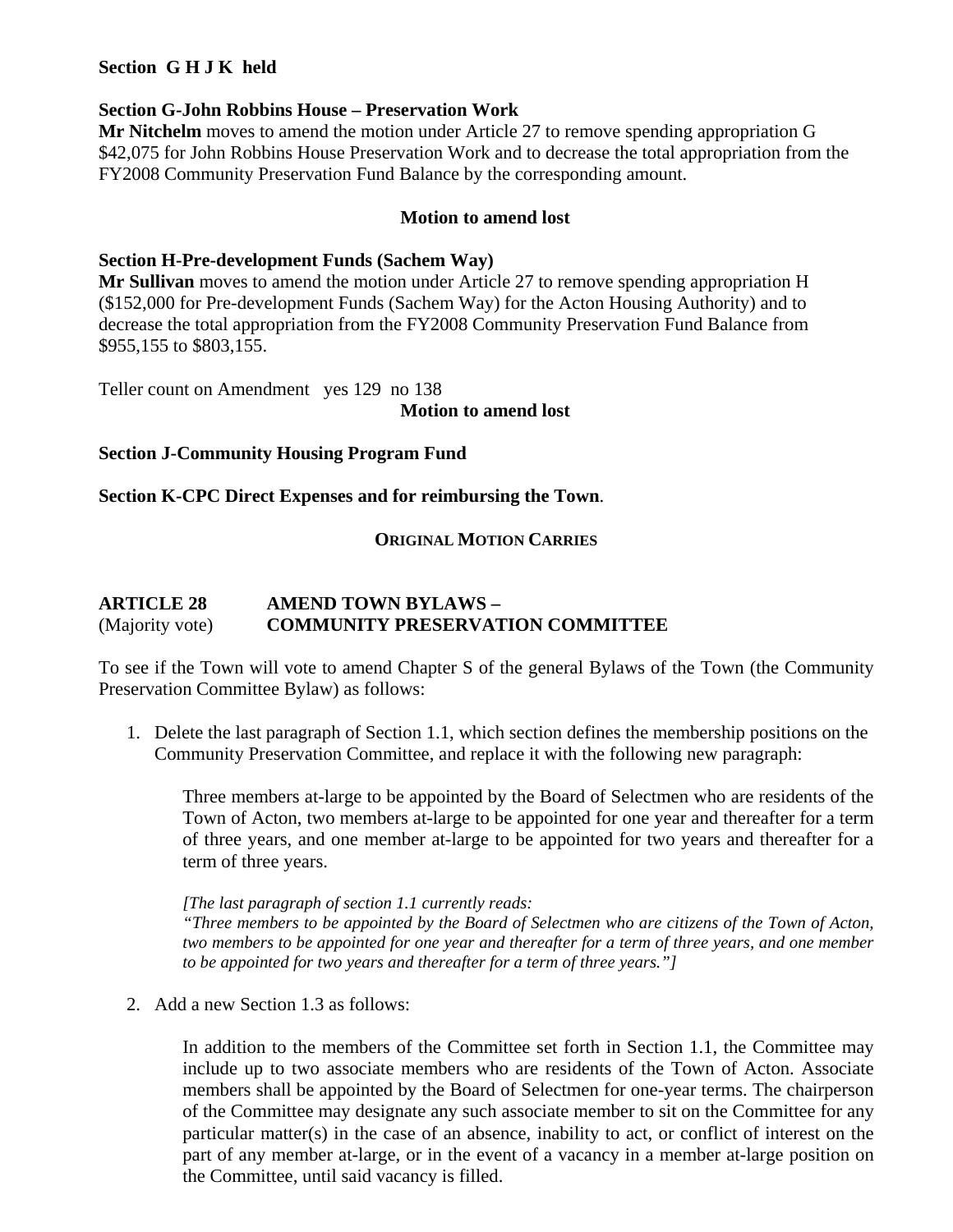3. Delete section 2.2, which prescribes the election of officers of the Community Preservation Committee, and replace it with a new section 2.2 as follows:

At the first meeting of each fiscal year, the Committee shall elect a chairperson, a vice chairperson, and a clerk by majority vote. These officers shall not be associate members.

*[Section 2.2 currently reads: "At the first meeting of each fiscal year, the Committee shall elect a chairperson and a clerk by a majority vote."]* 

Or take any other action relative thereto.

**MOTION: Mr. Benson** moves that the Town adopt the general bylaw amendments as set forth in the Article.

**Motion to Amend Dr Donald** moves to amend to substitute the words "legal residents" for the word "residents" in all places it appears.

#### **MOTION TO AMEND CARRIES UNANIMOUSLY**

#### **MOTION AS AMENDED CARRIES**

## **Other Consent Calendar Articles and Motions**

#### **Article 29 Hear and Accept Reports**

Move that the Town accepts the reports of the various Town Officers and Boards as set forth in the 2008 Town Report and that the Moderator calls for any other reports.

#### **Article 30 Highway Reimbursement Program (Chapter 90)**

Move that the Town Manager is authorized to accept Highway funds from all sources and that such funds are hereby appropriated for highway purposes.

#### **Article 31 Insurance Proceeds**

Move that the Town Manager is authorized to accept insurance proceeds of any name and nature whatsoever from all sources and such funds are hereby appropriated.

#### **Article 32 Gifts or Grants**

Move that the proceeds of any gifts or grants from any source accepted pursuant to Massachusetts General Law, Chapter 44, Section 53A, and any interest thereon, are hereby appropriated for the stated purposes of the gifts or grants, and may be expended with the approval of the Board of Selectmen or otherwise as stated in Section 53A.

#### **Article 33 Federal and State Reimbursement Aid**

Move that the Town Manager is authorized to accept federal and state reimbursement funds from all sources and that such funds are hereby appropriated for the purposes outlined by such reimbursement.

#### **Article 34 Performance Bonds**

Move that the Town appropriate the proceeds of any performance bonds, for the purposes stated in said bonds, available as a result of any default, non-performance or other covered conditions.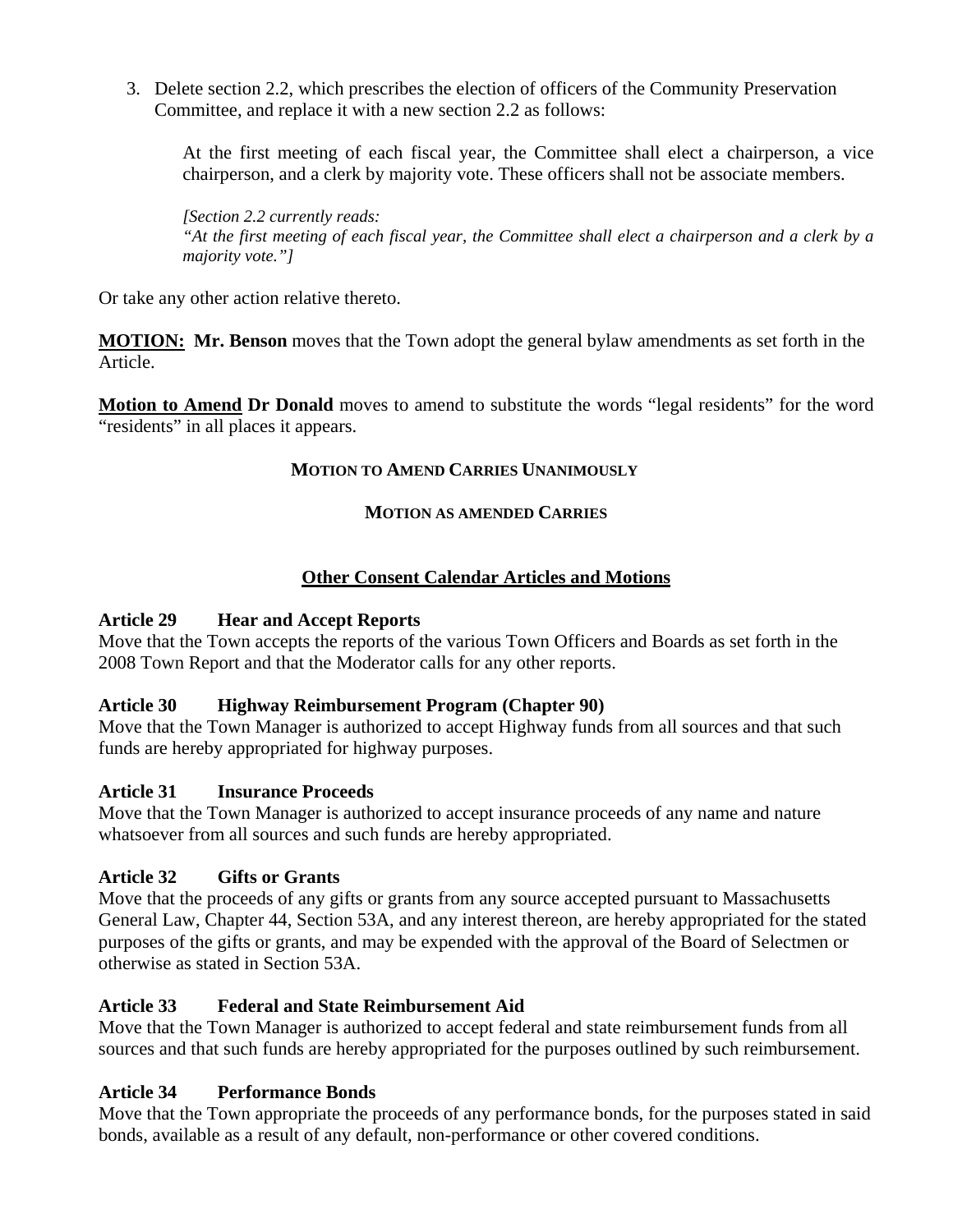## **Article 35 Sale of Foreclosed Properties**

Move in the words of the Article.

## **Article 36 Elderly Tax Relief – Reauthorize Chapter 73 of the Acts of 1986**

Move that the Town continue to accept the provisions of Chapter 73 of the Acts of 1986, as amended by Chapter 126 of the Acts of 1988, providing for a 100% increase in certain property tax exemptions.

### **Article 37 Accept Trail Easement – Bruce Freeman Rail Trail**

Move that the Town authorize the acquisition of the easements as set forth in the Article.

## **Article 38 Accept Trail Easement – Bay Circuit Rail Trail**

Move that the Town authorize the acquisition of the easements as set forth in the Article.

# **Article 39 Amend Town Bylaws – Non-Criminal Disposition for Zoning Bylaw**

Move that the Town adopt the general bylaw amendments as set forth in the Article.

**Article 40 Redemption of Parcels in Tax Title Foreclosure by Installment Payment Agreement**  Move in the words of the Article.

## **Article 41 Amend Town Bylaws – Redemption of Parcels in Tax Title Foreclosure by Installment Payment Agreement**

Move that the Town adopt the general bylaw amendments as set forth in the Article.

**Article 42 Amend Zoning Bylaw –Truck Rental as Accessory Use in Light Industrial District**  Move that the Town adopt the zoning bylaw amendments as set forth in the Article.

**Article 43 Amend Zoning Bylaw – Corrections, Clarifications and Minor Amendments**  Move that the Town adopt the zoning bylaw amendments as set forth in the Article.

**MOTION: Mrs. Rosenzweig** moves that the Town take up the fifteen articles in the Consent Calendar on pages 22 and 23 of the Warrant: Articles 29, 30, 31, 32, 33, 34, 35, 36, 37, 38, 39, 40, 41, 42, 43.

# **Hold Articles 29 30 32 37 38 43**

## **Remaining Consent Articles 31 33 34 35 36 39 40 41 42 CARRIES UNANIMOUSLY**

**MOTION TO ADJORN Mrs. Rosenzweig** moves to adjourn the Annual Town Meeting at 10:26 PM, until Monday April 13, 2009 at the Acton-Boxborough Regional High School Auditorium at 7 PM

# **MOTION CARRIES**

# **April 13, 2009**

The Moderator, Mr Mackenzie called meeting to order , Monday, April 13, 2009 at 7:02 PM.

The Moderator explained the order that the articles will be taken up for this evening. We will make a motion to move Article 48, and then Article 49 and 50, Grace issues, and then return to Article 29 which was the first article to be held from consent.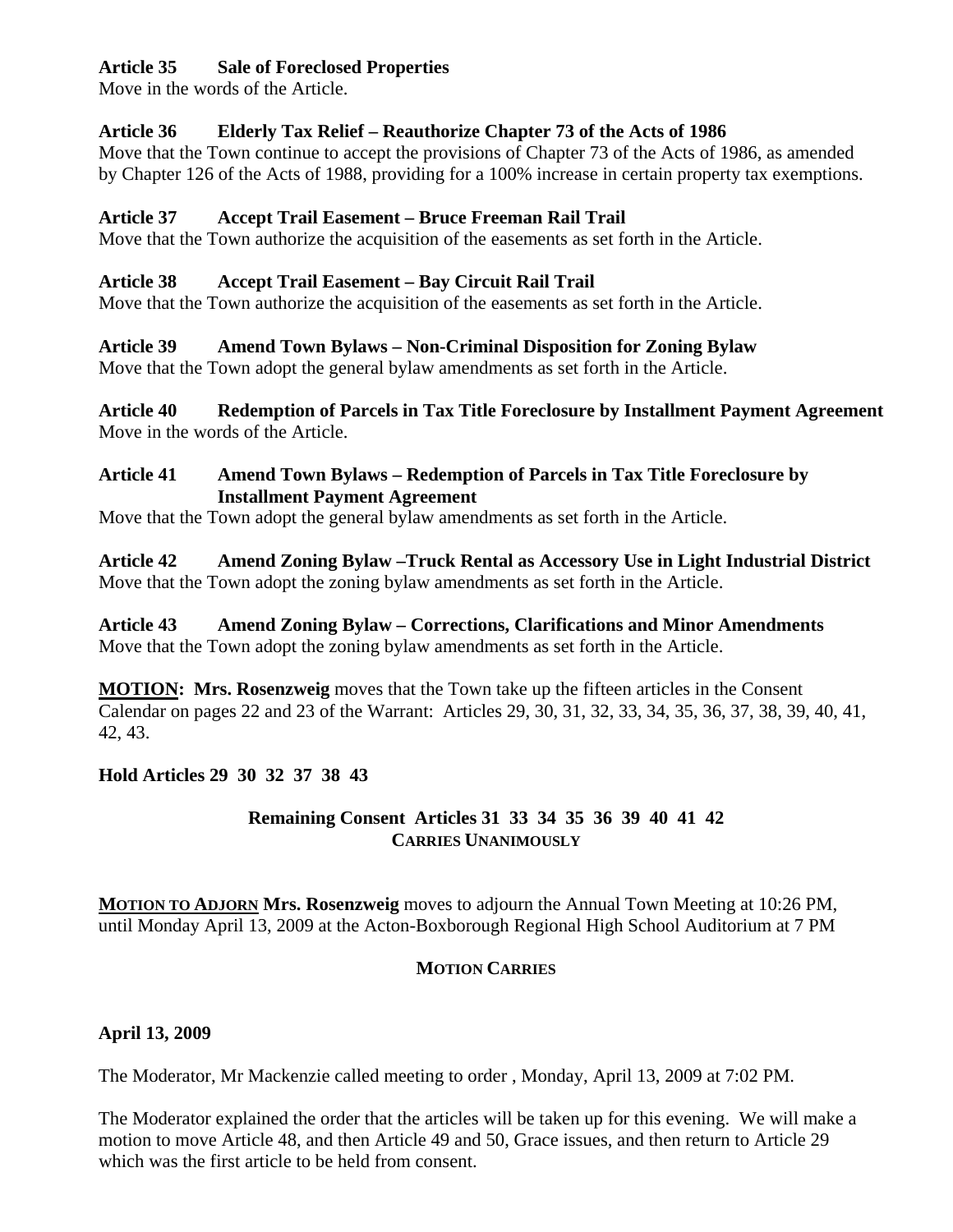The Moderator introduced the Town Manager, Steve Ledoux who made the presentation for the  $4<sup>th</sup>$ annual recipient of the Joseph A. Lalli Merit Award for outstanding work of a Town of Acton employee. This years Employee of the year award goes to Carol Steiner of the Council of Aging

Mr Steve Ledoux also honored the First Public Safety Employee of the Year in honor of the untimely death of Firefighter Leo Hayes to the Leo J. Hayes Support Trust Fund.

The Moderator introduced Lauren Rosenzweig, Chair of the Board of Selectmen. Mrs Rosenzweig recognized Andy Magee for his extrodinary service to the Town of Acton.who will be stepping down as a member of the Board of Selectmen.

Lauren Rosenzweig also spoke in recognition of Bill Ryan, Superintendant of School, who will be retiring at the end of the 2009 school year.

**MOTION**: **Ms Friedrichs** moves to take Article 48 out of order, to be taken up now.

#### **MOTION CARRIES**

#### **ARTICLE 48 AMEND TOWN BYLAWS – QUORUM FOR THE**  (Majority vote) **COMMISSION ON DISABILITIES**

To see if the Town will vote to amend Chapter B of the General Bylaws of the Town to add the following Section B22:

#### **B22. Commission on Disabilities**

- **22.1** This Commission on Disabilities shall consist of nine (9) members, appointed by the Board of Selectmen, each serving a three (3) year term, pursuant to Charter § 4-2.
- **22.2** A quorum of the Commission on Disabilities shall consist of at least three (3) members in attendance. The Commission on Disabilities shall act by a majority vote of its members present; provided however, that if only a quorum of three (3) members is present, the vote must be unanimous to carry.

or take any other action relative thereto.

**MOTION**: **Ms. Friedrichs** moves that the Town adopt the general bylaw amendments as set forth in the article.

#### **MOTION CARRIES UNANIMOUSLY**

#### **ARTICLE 49 SEWER BETTERMENT ABATEMENT FUNDING**

(Two-thirds vote)

To see if the Town, acting pursuant to General Bylaw § D10(1), will allocate to taxpayers at large, raise and appropriate or appropriate from available funds, and annually transfer to the sewer enterprise fund, a sum of money sufficient to cover, all or any portion of any sewer betterment abatement together with interest and costs thereon granted or ordered in connection with the matter *W.R. Grace & Co.-Conn. v.*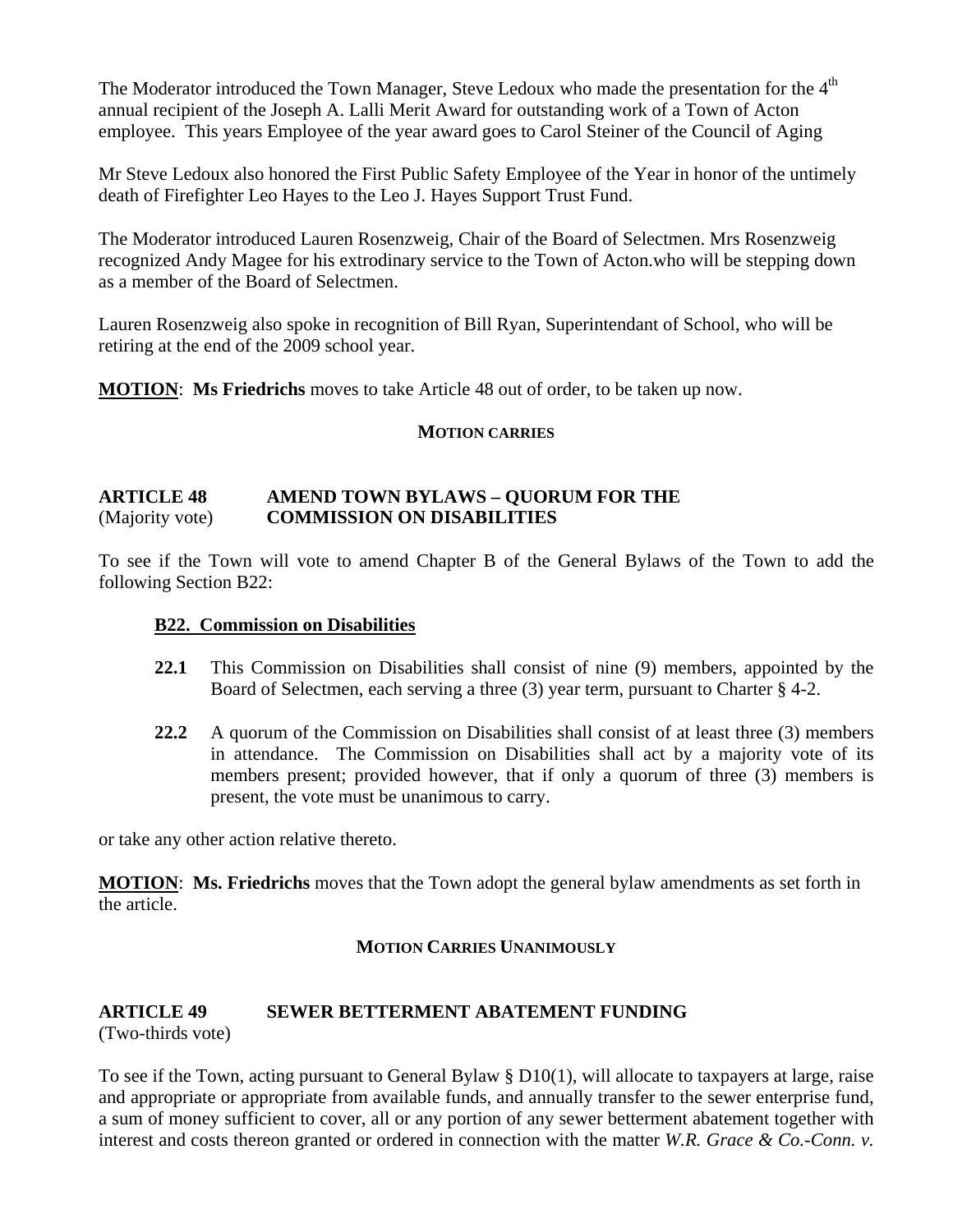*Lauren Rosenzweig, et al*., Middlesex Superior Court C. A. No. MICV-2006-01587, or take any other action relative thereto.

**MOTION**: **Mrs. Knibbe** moves, pursuant to General Bylaw § D10(1), to allocate to taxpayers at large the amount of \$1,500,000 together with all interest and costs thereon to cover a sewer betterment abatement granted in the matter *W.R. Grace & Co.-Conn. v. Lauren Rosenzweig, et al*., Middlesex Superior Court C. A. No. MICV-2006-01587; to amortize the total thereof in annual installments to be appropriated from year-to-year until amortized in full; and to raise and appropriate and transfer to the sewer enterprise budget \$165,000 as the FY 2010 installment.

Mrs. Knibbe introduced Judge Kass to speak on this article.

Motion to allow Judge Kass to speak to Town Meeting.

#### **MOTION TO SPEAK CARRIES UNANIMOUSLY**

Mr Paul Gaboury Motion to extend debate on Article 49 to 7 minutes per speaker .(2/3 vote) Declared 2/3 by moderator motion passed

#### **MOTION CARRIES DECLARED 2/3 BY MODERATOR\***

\*TOWN OF ACTON HAS EXCEPTED MGL CH 39 SEC 15 AT ITS ANNUAL TOWN MEETING APRIL 2001, ARTICLE 43 AND THE AMENDED BYLAW 5A WAS APPROVED BY THE ATTORNEY GENERAL ON AUG. 6, 2001. (THE TOWN MEETING MODERATOR IS NOT REQUIRED TO COUNT A 2/3 REQUIRED VOTE.)

#### **ARTICLE 50 REDETERMINATION OF UNIFORM SEWER BETTERMENT UNIT**  (Majority vote)

To see if the Town will authorize the Board of Selectmen acting as the Town's Sewer Commissioners to redetermine pursuant to G.L. c. 83, § 15A the uniform unit fixed under G.L. c. 83, § 15 charged for the existing and potential sewer units served by the construction of the Middle Fort Pond Brook Sewer District plant, system and infrastructure, to fund all or any portion of any sewer betterment abatement together with interest and costs thereon granted or ordered in connection with the matter *W.R. Grace & Co.-Conn. v. Lauren Rosenzweig, et al*., Middlesex Superior Court C. A. No. MICV-2006-01587, and to assess, order, determine, certify, commit and cause to be collected the same in the manner prescribed by law, or take any other action relative thereto.

**MOTION**: **Mrs. Knibbe** moves that the Town take no action.

#### **MOTION CARRIES UNANIMOUSLY**

#### **ARTICLE 29 \* HEAR AND ACCEPT REPORTS**

(Majority vote)

To see if the Town will accept reports and hear and act upon the report of any committee chosen at any previous Town Meeting that has not already reported, or take any other action relative thereto.

**MOTION**: **Mr. Magee** moves that the Town accept the reports of the various Town Officers and Boards as set forth in the 2008 Town Report and that the Moderator calls for any other reports.

#### **Held from consent**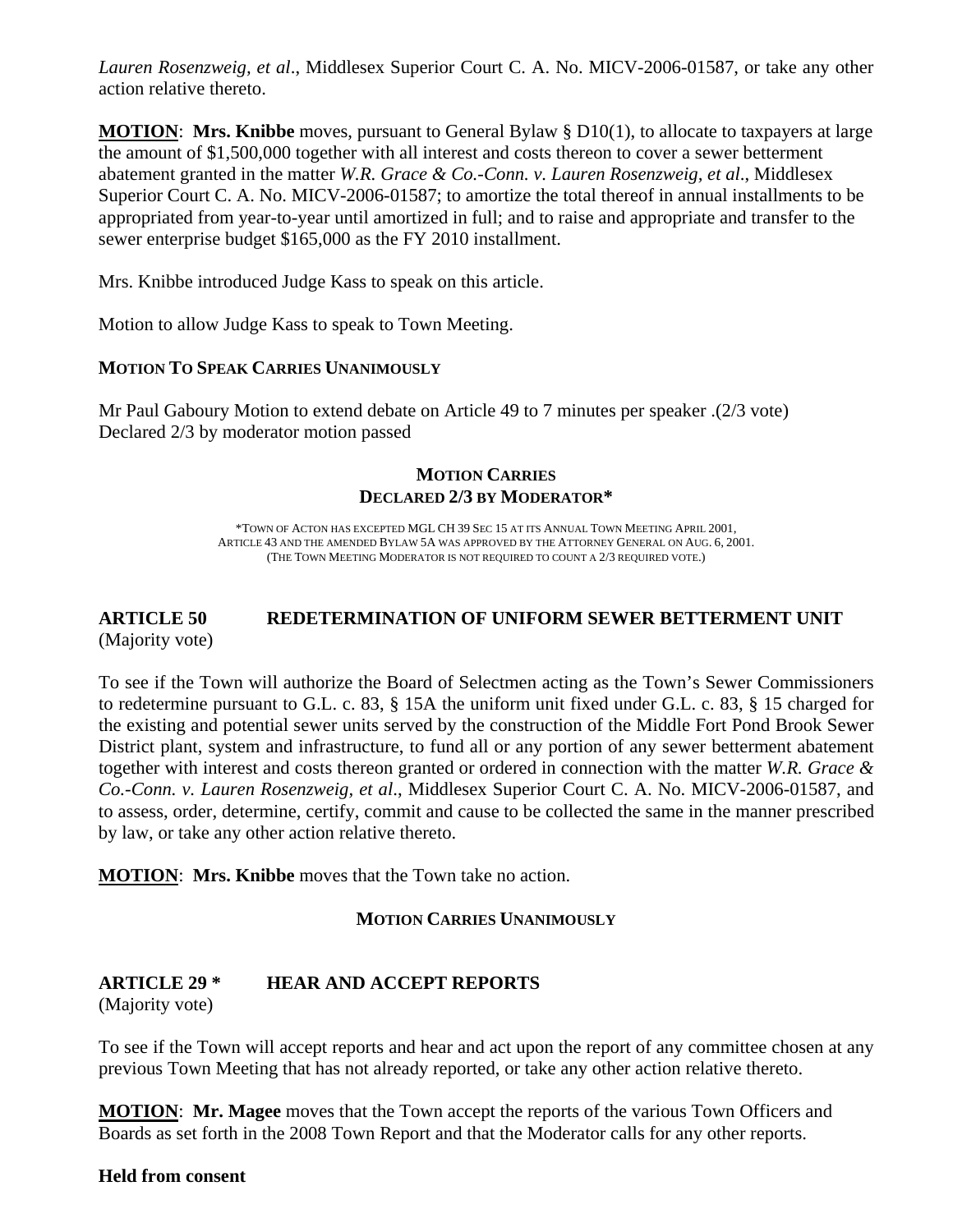#### **MOTION CARRIES**

### **ARTICLE 30 \* HIGHWAY REIMBURSEMENT PROGRAM (CHAPTER 90)** (Majority vote)

To see if the Town will vote to raise and appropriate, or appropriate from available funds, a sum of money for highway improvements under the authority of Massachusetts General Law, Chapter 90, and any other applicable laws, or take any other action relative thereto.

**MOTION**: **Mr. Magee** moves that the Town Manager is authorized to accept Highway funds from all sources and that such funds are hereby appropriated for highway purposes.

#### **Held from consent**

#### **MOTION CARRIES**

#### **ARTICLE 31 \* INSURANCE PROCEEDS**

(Majority vote)

To see if the Town will vote to appropriate the proceeds of any insurance policy reimbursements of costs incurred as a result of any covered loss, including without limitation any liability insurance, property insurance, casualty insurance, workers' compensation insurance, health insurance, disability insurance, automobile insurance, police and fire injury and medical costs, and any other insurance of any name and nature whatsoever, or take any other action relative thereto.

**MOTION: Mr. Berry** moves that the Town Manager is authorized to accept insurance proceeds of any name and nature whatsoever from all sources and such funds are hereby appropriated.

#### **CONSENT MOTION CARRIES UNANIMOUSLY**

#### **ARTICLE 32 \* GIFTS OR GRANTS**

(Majority vote)

To see if the Town will vote to appropriate the proceeds of any gifts or grants accepted pursuant to Massachusetts General Law, Chapter 44, Section 53A, and any interest thereon, and that, consistent with the requirements of Massachusetts General Law, Chapter 40, Section 4A, the Board of Selectmen or Town Manager are authorized to enter into an agreement or agreements on behalf of the Town, on such terms and conditions as the Board of Selectmen or the Town Manager may determine, for the stated purposes of the gifts or grants, or take any other action relative thereto.

**MOTION**: **Mr. Berry** moves that the proceeds of any gifts or grants from any source accepted pursuant to Massachusetts General Law, Chapter 44, Section 53A, and any interest thereon, are hereby appropriated for the stated purposes of the gifts or grants, and may be expended with the approval of the Board of Selectmen or otherwise as stated in Section 53A.

#### **Held from consent**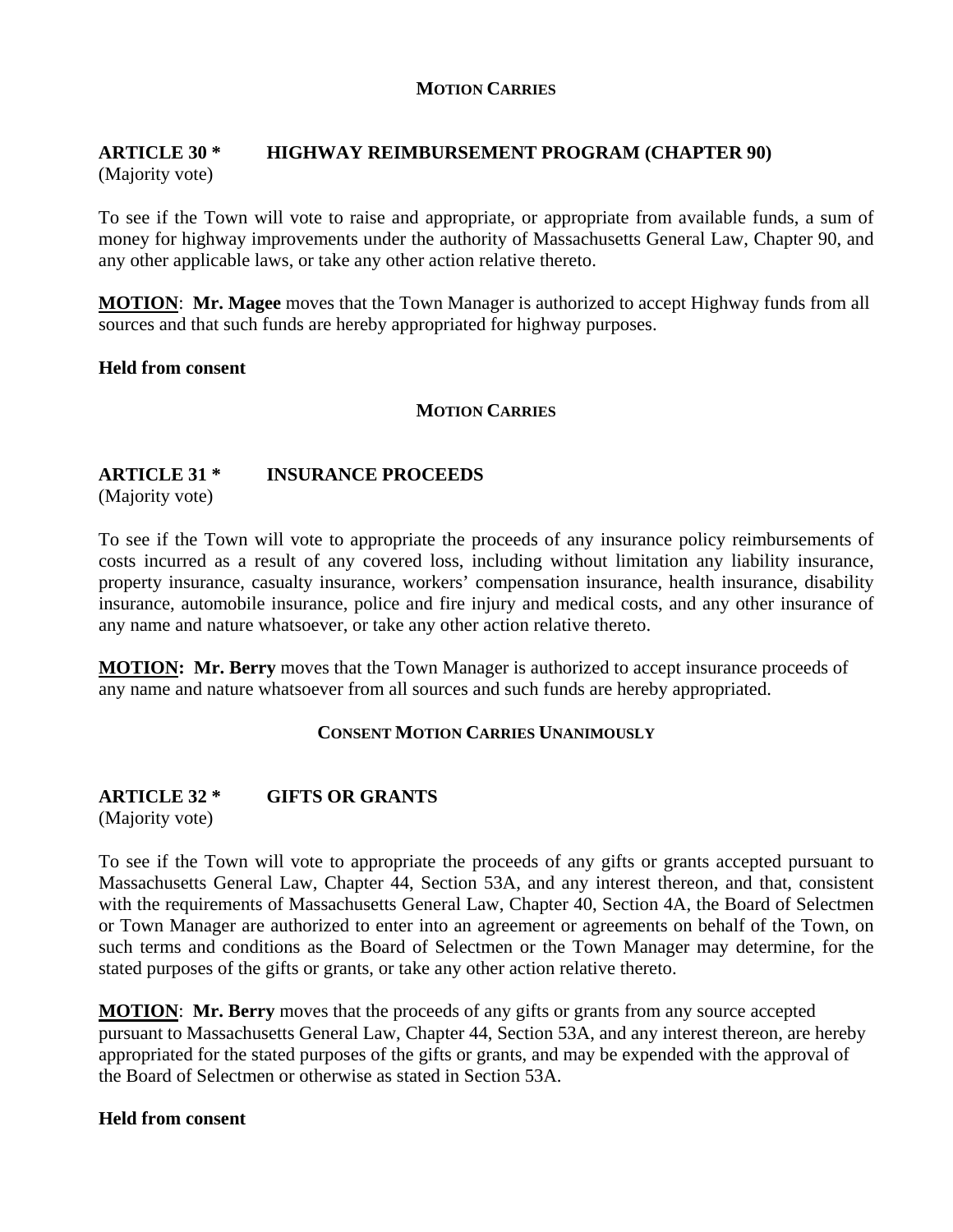**Motion to Amend Ms Friedrichs** moves to amend the motion by adding; provided that the gift or grant does not result in unfunded, recurring annual Town expenditures not within the scope of the approved municipal, school or district budget as applicable.

#### **Motion to amend Lost**

#### **ORIGINAL MOTION CARRIES**

#### **ARTICLE 33 \* FEDERAL AND STATE REIMBURSEMENT AID** (Majority vote)

To see if the Town will vote to appropriate any Federal Government and State Government reimbursement for costs incurred as a result of any declared emergencies or other occurrence, and that, consistent with the requirements of Massachusetts General Law, Chapter 40, Section 4A, the Board of Selectmen or Town Manager are authorized to enter into an agreement or agreements on behalf of the Town, on such terms and conditions as the Board of Selectmen or the Town Manager may determine, or take any other action relative thereto.

**MOTION**: **Mr. Magee** moves that the Town Manager is authorized to accept federal and state reimbursement funds from all sources and that such funds are hereby appropriated for the purposes outlined by such reimbursement.

#### **CONSENT MOTION CARRIES UNANIMOUSLY**

# **ARTICLE 34 \* PERFORMANCE BONDS**

(Majority vote)

To see if the Town will vote to appropriate the proceeds of any performance bonds for the purposes stated in said bonds available as a result of any default, non-performance or other covered conditions, or take any other action relative thereto.

**MOTION**: **Mr. Berry** moves that the Town appropriate the proceeds of any performance bonds, for the purposes stated in said bonds, available as a result of any default, non-performance or other covered conditions.

#### **CONSENT MOTION CARRIES UNANIMOUSLY**

#### **ARTICLE 35 \* SALE OF FORECLOSED PROPERTIES**

(Majority vote)

To see if the Town will vote to authorize the Board of Selectmen to dispose of foreclosed properties acquired by the Town for nonpayment of taxes in accordance with the provisions of Massachusetts General Laws, or take any other action relative thereto.

**MOTION**: **Mr. Magee** moves in the words of the Article.

#### **CONSENT MOTION CARRIES UNANIMOUSLY**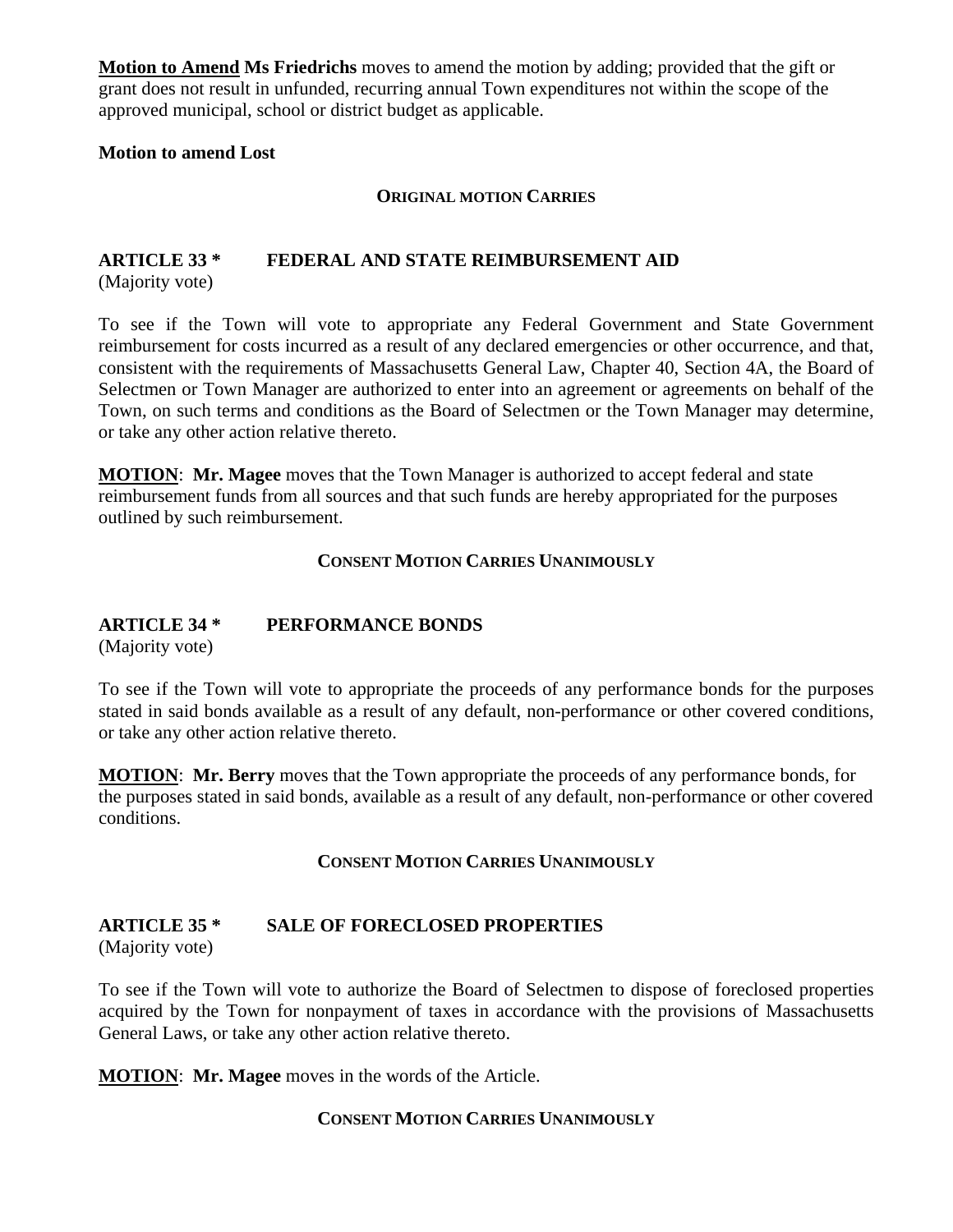#### **ARTICLE 36 \* ELDERLY TAX RELIEF**  (Majority vote) **REAUTHORIZE CHAPTER 73 OF THE ACTS OF 1986**

To see if the Town will vote to continue to accept the provisions of Chapter 73 of the Acts of 1986, as amended by Chapter 126 of the Acts of 1988, providing for a 100% increase in certain property tax exemptions, or take any other action relative thereto.

**MOTION**: **Ms. Friedrichs** moves that the Town continue to accept the provisions of Chapter 73 of the Acts of 1986, as amended by Chapter 126 of the Acts of 1988, providing for a 100% increase in certain property tax exemptions.

#### **CONSENT MOTION CARRIES UNANIMOUSLY**

#### **ARTICLE 37 \* ACCEPT TRAIL EASEMENT – BRUCE FREEMAN RAIL TRAIL**  (Two-thirds vote)

To see if the Town will vote to authorize the Board of Selectmen to acquire by purchase, gift, eminent domain or otherwise and to accept a deed of an easement interest for purposes of establishing and maintaining a paved trail for public non-motorized use and emergency vehicle access, on such terms and conditions as the Selectmen may determine, on, across, over, and/or under land owned by The Bravery Realty Trust and located at 144 Great Road in Acton. Said easement is shown as a "20-foot Wide Pedestrian Easement" on a plan of land entitled "Plan of Land in Acton, Massachusetts (Middlesex County) for: The Bravery Realty Trust, scale:  $1" = 20'$ , June 10, 2008" that is on file with the Acton Planning Department and recorded in the Middlesex South District Registry of Deeds as Plan No. 69 of 2009. And further see if the Town will raise, appropriate, transfer from available funds or accept gifts for this purpose, or take any other action relative thereto.

**MOTION**: **Mr. Magee** moves that the Town authorize the acquisition of the easements as set forth in the Article.

#### **Held from consent**

#### **MOTION CARRIES UNANIMOUSLY**

# **ARTICLE 38 \* ACCEPT TRAIL EASEMENT – BAY CIRCUIT TRAIL**

(Two-thirds vote)

To see if the Town will vote to authorize the Board of Selectmen to acquire by purchase, gift, eminent domain or otherwise and to accept a deed of an easement interest for purposes of establishing and maintaining a trail for public non-motorized use, on such terms and conditions and in a final location or locations as the Selectmen may determine, on, across, over, and/or under a strip of land at 908 Main Street in Acton between parcels 6 and 8 shown on page C-5 of the 2007 edition of the Acton Town Atlas, and further see if the Town will raise, appropriate, transfer from available funds or accept gifts for this purpose, or take any other action relative thereto.

**MOTION: Mr. Magee** moves that the Town authorize the acquisition of the easements as set forth in the Article.

#### **Held from consent**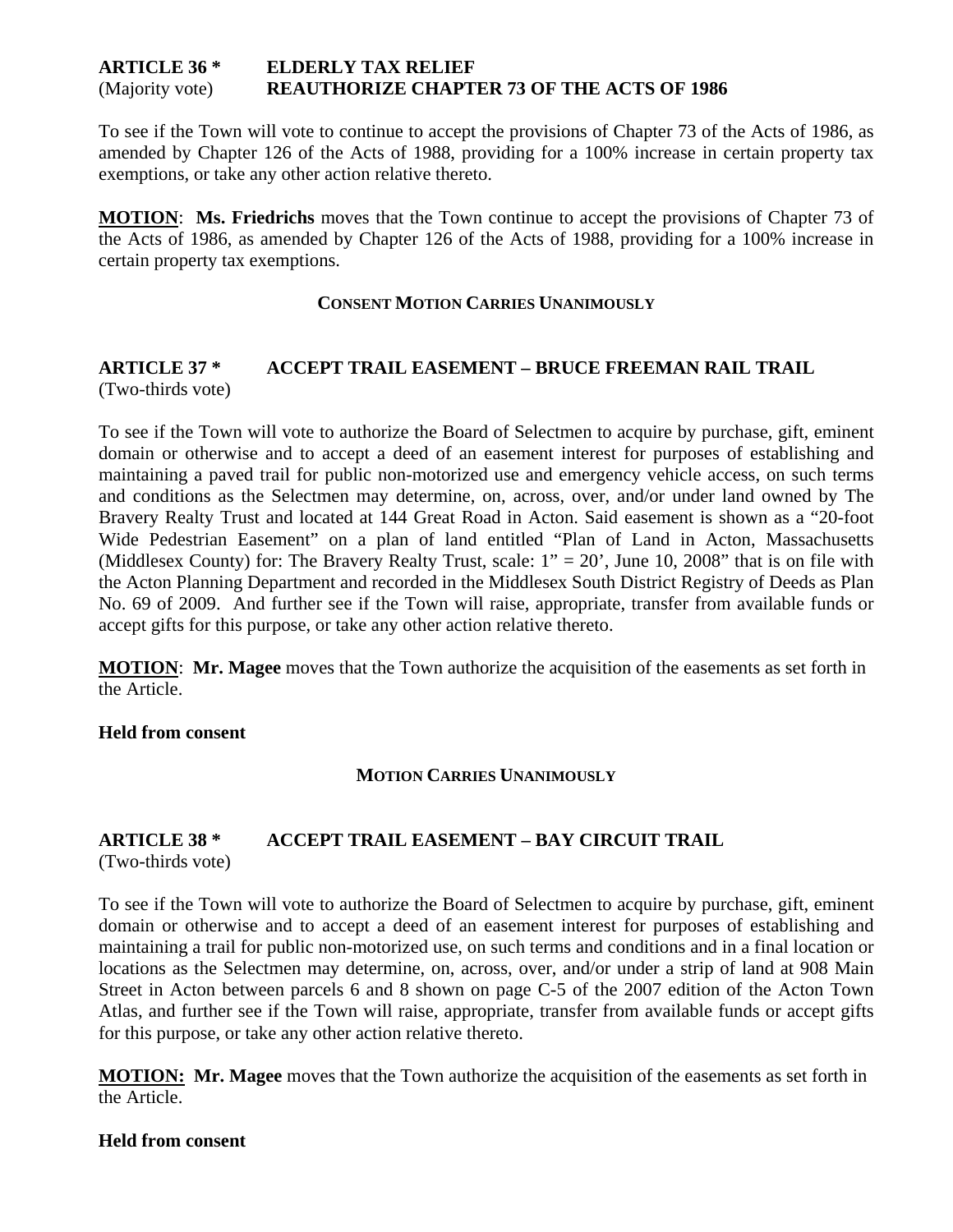#### **MOTION CARRIES UNANIMOUSLY**

#### **ARTICLE 39 \* AMEND TOWN BYLAWS –**  (Majority vote) **NON-CRIMINAL DISPOSITION FOR ZONING BYLAW**

To see if the Town will vote to amend Chapter E of the General Bylaws of the Town by deleting paragraph 19 of Chapter E, Section E45 (Non-Criminal Disposition) and replacing it as follows:

"Chapter M – Zoning Bylaw; enforcing persons: Zoning Enforcement Officer. Fine: \$300 for each offense. Each day that a violation continues shall constitute a separate offense."

*[Note – this paragraph currently reads:* 

*Chapter M - Zoning Bylaw; enforcing person – Zoning Enforcement Officer – Fine \$25.00 first offense; \$50.00 second offense; \$100.00 each subsequent offense.]* 

, or take any other action relative thereto.

**MOTION**: **Mrs. Rosenzweig** moves that the Town adopt the general bylaw amendments as set forth in the Article.

#### **CONSENT MOTION CARRIES UNANIMOUSLY**

#### **ARTICLE 40 \* REDEMPTION OF PARCELS IN TAX TITLE FORECLOSURE**  (Majority vote)

To see if the Town will vote to authorize the Treasurer to enter into written installment payment agreements with persons claiming an interest in parcels in tax title foreclosure for the redemption of any such parcels on terms and conditions as the Treasurer may determine in the Treasurer's reasonable discretion, subject to approval of the Land Court in accordance with the requirements of Massachusetts General Laws Chapter 60, Section 68.

or take any other action relative thereto.

**MOTION**: **Mr. Berry** moves in the words of the Article.

#### **CONSENT MOTION CARRIES UNANIMOUSLY**

#### **ARTICLE 41 \* AMEND TOWN BYLAWS – REDEMPTION OF PARCELS IN TAX**  (Majority vote) **TITLE FORECLOSURE BY INSTALLMENT PAYMENT AGREEMENT**

To see if the Town will vote to amend Chapter B ("Town Agencies and Officers") of the General Bylaws of the Town by adding a new Section B22 entitled "Tax Title Payment Plans" as follows:

The Treasurer shall have the authority to enter into written installment payment agreements with persons entitled to redeem parcels in tax title on such terms and conditions as the Treasurer may determine in the Treasurer's reasonable discretion and in accordance with Massachusetts General Laws Chapter 60, Section 62A. This bylaw shall apply to all taxpayers with parcels in tax title in the Town of Acton. All installment payment agreements shall comply with the following minimum requirements: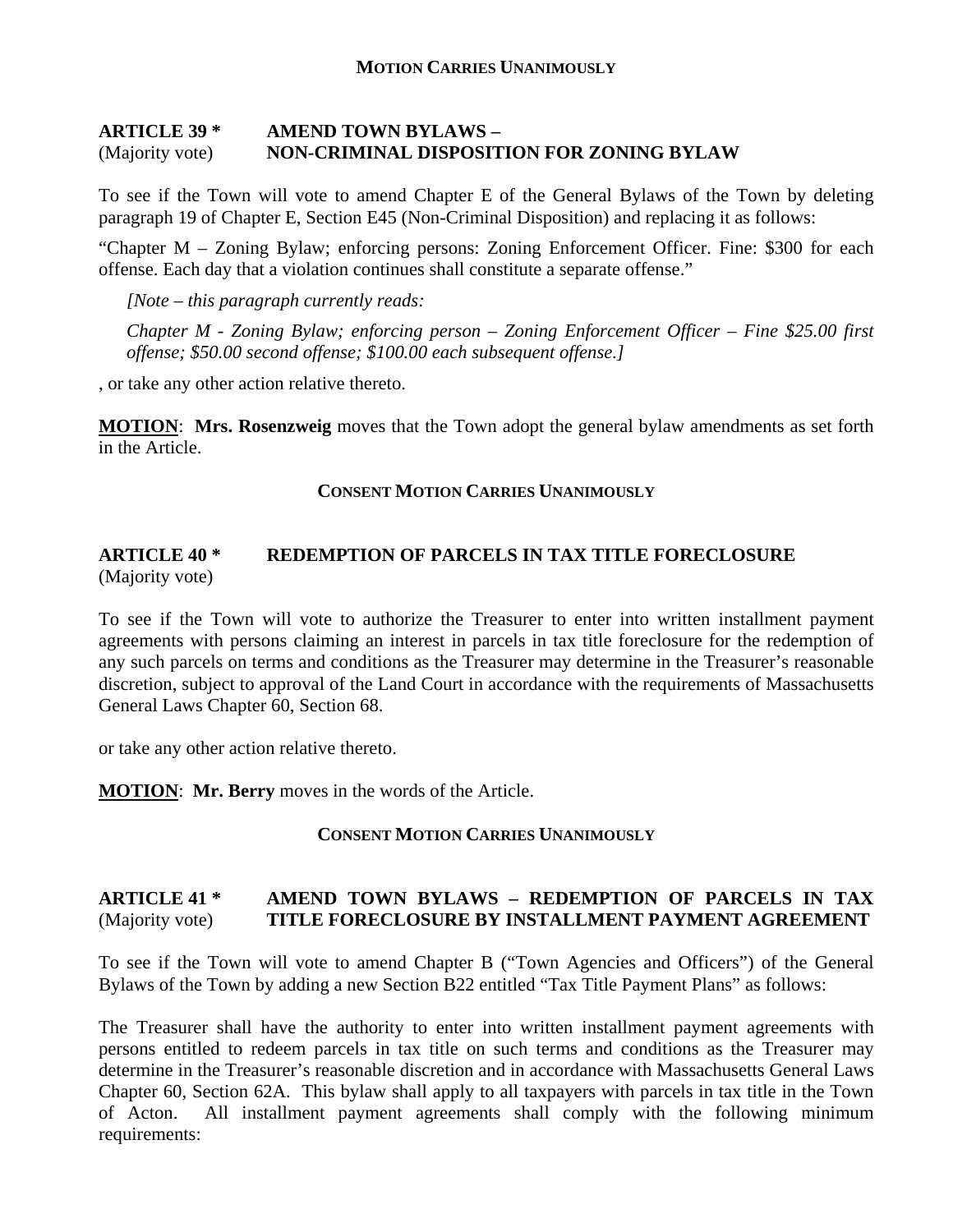- 1. The installment payment agreement shall have a maximum term of five (5) years;
- 2. The installment payment agreement may include a waiver of up to 50% of the interest that has accrued in the tax title account, but only if the taxpayer complies with the terms of the agreement (no taxes or collection costs may be waived); and
- 3. The installment payment agreement must state the amount of the payment due from the taxpayer at the time of execution of the agreement, which must be at least 25% of the amount needed to redeem the parcel at the inception of the agreement.

or take any other action relative thereto.

**MOTION**: **Mrs. Knibbe** moves that the Town adopt the general bylaw amendments as set forth in the article.

#### **CONSENT MOTION CARRIES UNANIMOUSLY**

### **ARTICLE 42 \* AMEND ZONING BYLAW – TRUCK RENTAL AS ACCESSORY**  (Two-thirds vote) **USE IN THE LIGHT INDUSTRIAL (LI) DISTRICT**

To see if the Town will vote to amend the Zoning Bylaw, section 3.8.2 (Accessory Uses Permitted in the Office, Business, and Industrial Districts) by inserting a new sub-section 3.8.2.8 as follows:

3.8.2.8 In the Light Industrial District, the rental of trucks with a gross vehicle weight not greater that 26,000 pounds, provided that not more than five trucks for rental use shall be parked on site at any one time and that no such truck shall be parked on site for more than 72 consecutive hours.

, or take any other action relative thereto.

**MOTION**: **Mr. Yacouby** moves that the Town adopt the zoning bylaw amendment as set forth in the article.

#### **CONSENT MOTION CARRIES UNANIMOUSLY**

#### **ARTICLE 43 \* AMEND ZONING BYLAW –**  (Two-thirds vote) **CORRECTIONS, CLARIFICATIONS AND MINOR AMENDMENTS**

To see if the Town will vote to amend the zoning bylaw as follows:

- 1. In Section 1 (Authority, Purpose, Definitions and Applicability) delete the lead paragraph of section 1.4 and replace it with a new paragraph as follows:
	- **1.4 Applicability** All LOTS and parcels of land in the Town of Acton and all BUILDINGS, STRUCTURES and other improvements thereon shall be subject to the regulations, restrictions and requirements established in this Bylaw. Except when specifically referred to or stated otherwise, this Bylaw shall not apply to STREETS and appurtenances and easements thereto; to railroad rights of way; to public bicycle, pedestrian, and multi-use paths funded, laid out, or constructed by the Town of Acton, the Commonwealth of Massachusetts, or the Federal Government; or to any BUILDING, STRUCTURE or USE of land, including grading, filling, and excavating, which is associated with a public sewer collection system owned or operated by the Town of Acton.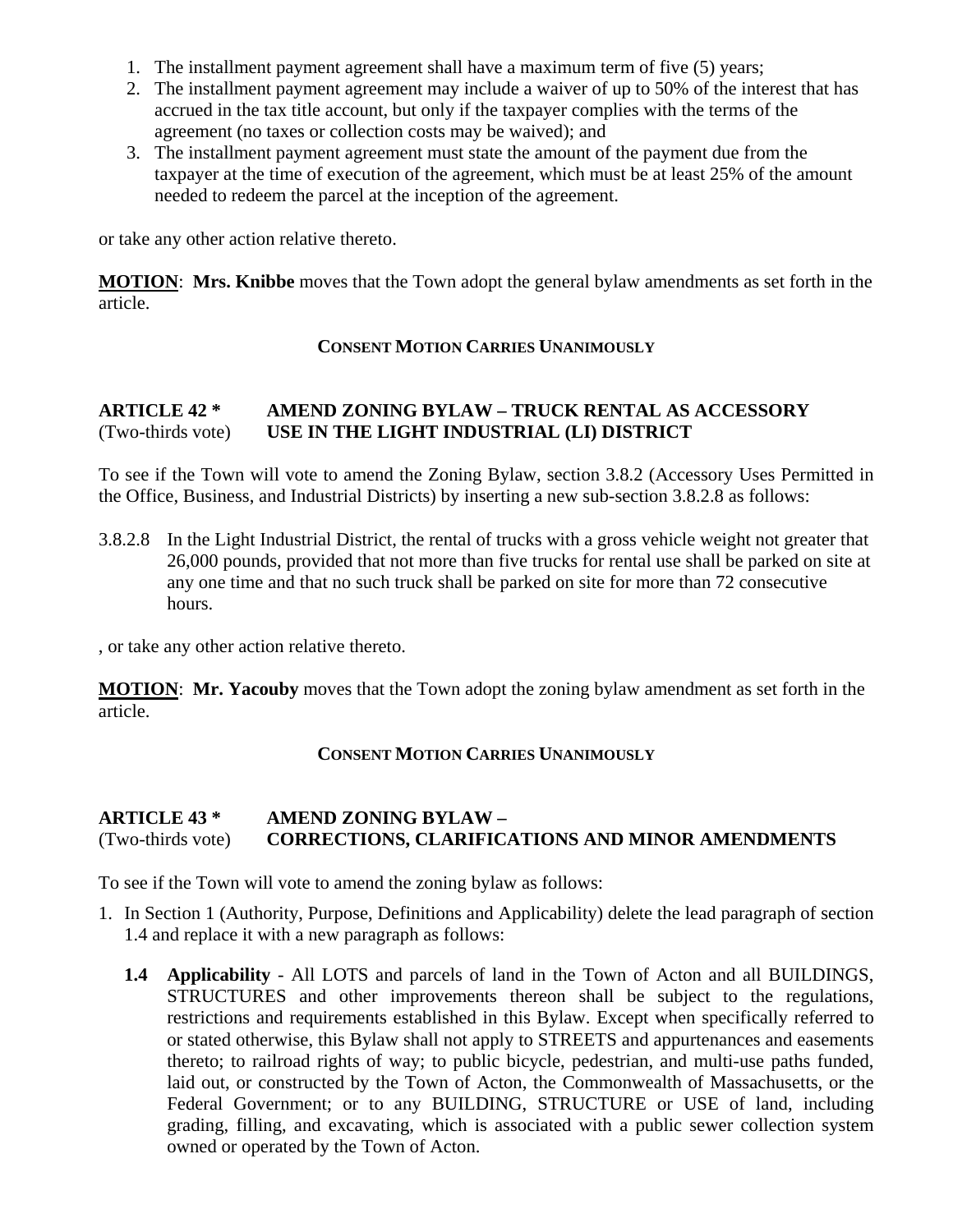*[Note: The lead paragraph of section 1.4 currently reads as follows: 1.4 Applicability - All LOTS and parcels of land in the Town of Acton and all BUILDINGS, STRUCTURES and other improvements thereon shall be subject to the regulations, restrictions and requirements established in this Bylaw. Except when specifically referred to or stated otherwise, this Bylaw shall not apply to STREETS, appurtenances and easements thereto, to railroad rights of way, or to any BUILDING, STRUCTURE or USE of land, including grading, filling, and excavating, which is associated with a public sewer collection system owned or operated by the Town of Acton.]* 

2. In Section 3.5.14 (Use Definition of Building Trade Shop) insert before "or similar occupation" the following:

"building cleaning service, ".

*[Note: Section 3.5.14 currently reads as follows:* 

*3.5.14 Building Trade Shop – An establishment for use by the practitioner of a building trade such as a carpenter, welder, plumber, electrician, builder, mason, landscaping contractor, lawn care service, or similar occupation.]* 

And insert in the table of Section 5.5A.1 (Maximum Floor Area of Businesses and Industries in Village Districts) the following footnote (1) in line 3.5.14 Building Trade Shop and columns NAV, SAV, and WAV:

(1) The maximum NET FLOOR AREA for building cleaning services shall be 3,000 square feet.

3. In section 10.6 (Outdoor Lighting Regulations for Site Plan Special Permits), insert in the  $2<sup>nd</sup>$  line of subsection 10.6.2.2.a), the word "additionally" before the word 'SHIELDED'.

*[Note: Sub-section 10.6.2.2.a) currently reads:* 

*10.6.2.2.a) Any LUMINAIRE whose distance from a LOT line is less than three times its height (3xH) shall be SHIELDED so that all DIRECT LIGHT cast in the direction of STREETS, or abutting LOTS that are in Residential or Conservation USE, is cut off at an angle no more than 70 degrees measured from a vertical line directly below the LUMINAIRE (Figure 2). This requirement shall apply to all sides of the LUMINAIRE that emit light toward a LOT line that is less than 3xH away from the LUMINAIRE. The cut-off may be accomplished either by the LUMINAIRE photometric properties, or by a supplementary external shield.]* 

, or take any other action relative thereto.

**MOTION**: **Mr. Clymer** moves that the Town adopt the zoning bylaw amendments as set forth in the article.

#### **Held from consent**

#### **MOTION CARRIES UNANIMOUSLY**

#### **ARTICLE 44 ACCEPT SIDEWALK EASEMENTS AND**  (Two-thirds vote) **STREET RELOCATION AND LAYOUT**

To see if the Town will vote to authorize the Board of Selectmen to acquire by purchase, gift, eminent domain or otherwise and to accept deeds of easement interests for sidewalks along Prospect Street, High Street and Main Street, for all purposes which streets, sidewalks and ways are now or hereafter used in the Town, on such terms and conditions as the Selectmen may determine and in a final location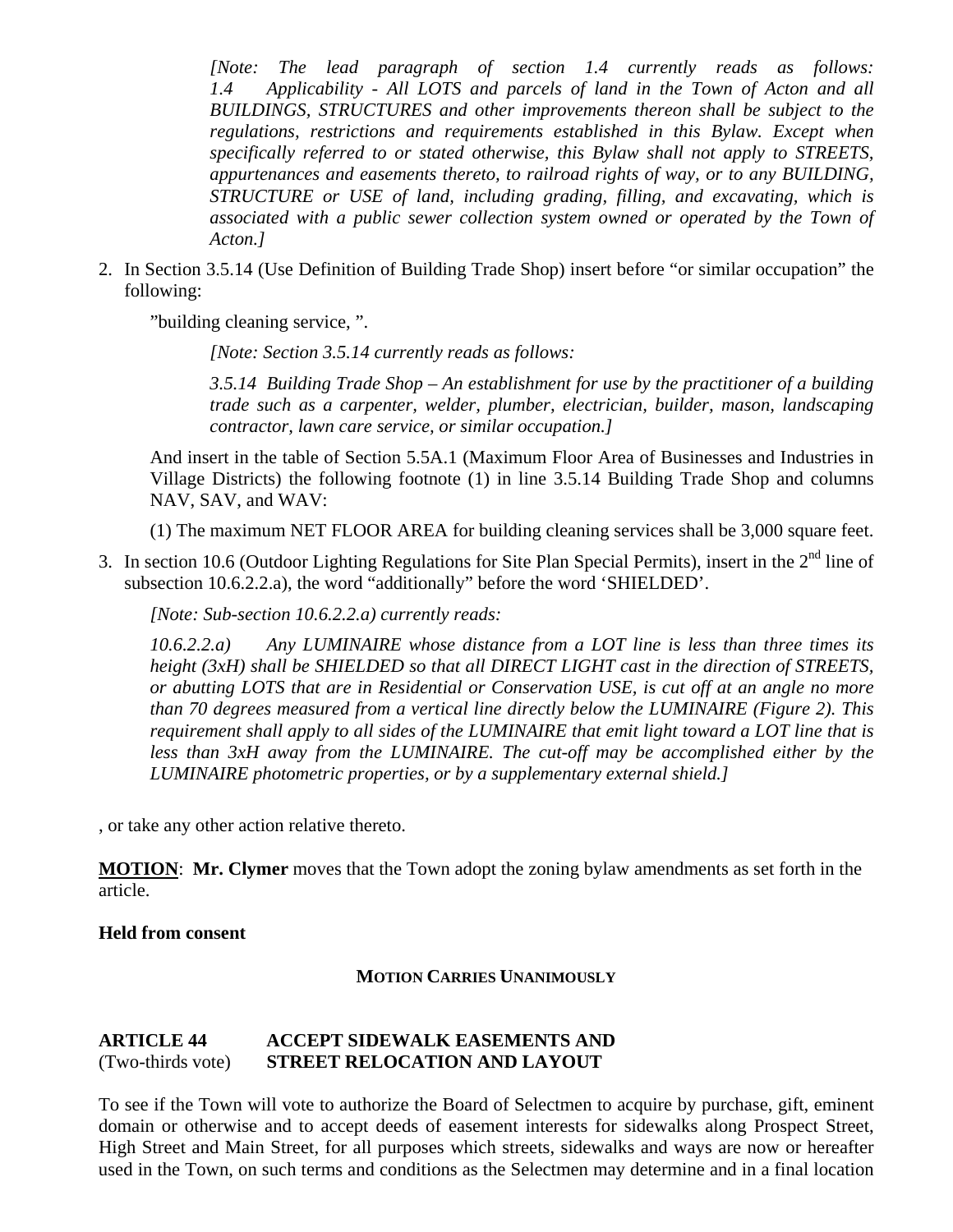or locations as the Selectmen may determine, on, across, over, and/or under the following land and relocate a portion of Main Street, by acquiring and/or taking parcels 2C, 2D, and 4A, and by discontinuing, abandoning and/or conveying, as necessary, parcel 1A, on a plan all as further described below, to accept a deed of a fee simple or easement interest, for all purposes which streets, sidewalks and ways are now or hereafter used in the Town, on such terms and conditions as the Selectmen may determine and in a final location or locations as the Selectmen may determine, on, across, over, and/or under the following land:

- A. Prospect Street (from Central Street to Main Street):
	- 1. Land n/f of Thomas and Jana Bull of 21 Central Street (Town Atlas Map G-2A Parcel 51),
	- 2. Land n/f of Richard Paul and Phyllis C. Bursaw of 16 Prospect Street (Town Atlas Map G-2A Parcel 31-1),
	- 3. Land n/f of From Karen B.V. Dutton of 18 Prospect Street (Town Atlas Map G-2A Parcel 31),
	- 4. Land n/f of Brian H. and Cydney R. Cotter of 22 Prospect Street (Town Atlas Map G-2A Parcel 24),
	- 5. Land n/f of Michael A. Euele and Diann M. Oster of 28 Prospect Street (Town Atlas Map G-2A Parcel 19),
	- 6. Land n/f of Jason Temple of 34 Prospect Street (Town Atlas Map G-2A Parcel 11),
	- 7. Land n/f of Robert N. and Lisa K. Fitzgerald of 38 Prospect Street (Town Atlas Map G-2A Parcel 6),
	- 8. Land n/f of Thomas E. and Charlotte E. Wetherbee of 44 Prospect Street (Town Atlas Map G-2A Parcel 7),
	- 9. Land n/f of Jay A. and Barbara B. Estabrook of 50 Prospect Street (Town Atlas Map G-2A Parcel 3),
	- 10. Land n/f of Michael Story Bush of 54 Prospect Street (Town Atlas Map G-2A Parcel 1),
	- 11. Land n/f of Geraldo O. Miranda of 60 Prospect Street (Town Atlas Map G-2 Parcel 151),
- B. High Street (from Parker Street to Dunham Lane):
	- 1. Land n/f of Michael and Sharen Crooks of 192 Parker Street (Town Atlas Map I-3 Parcel 133),
	- 2. Land n/f of Gerald Nadler and Lorraine Ledford of 230 High Street (Town Atlas Map I-3 Parcel 134),
	- 3. Land n/f of Don & Gayle Johnson of 1 Cindy Lane, an easement along their entire frontage on High Street for 1 Cindy Lane, 236 High Street and Cindy Lane (Town Atlas Map I-3 Parcels 134-1 and 144, respectively),
	- 4. Land n/f of Nancy W. Rader of 248 High Street (Town Atlas Map J-3 Parcel 7),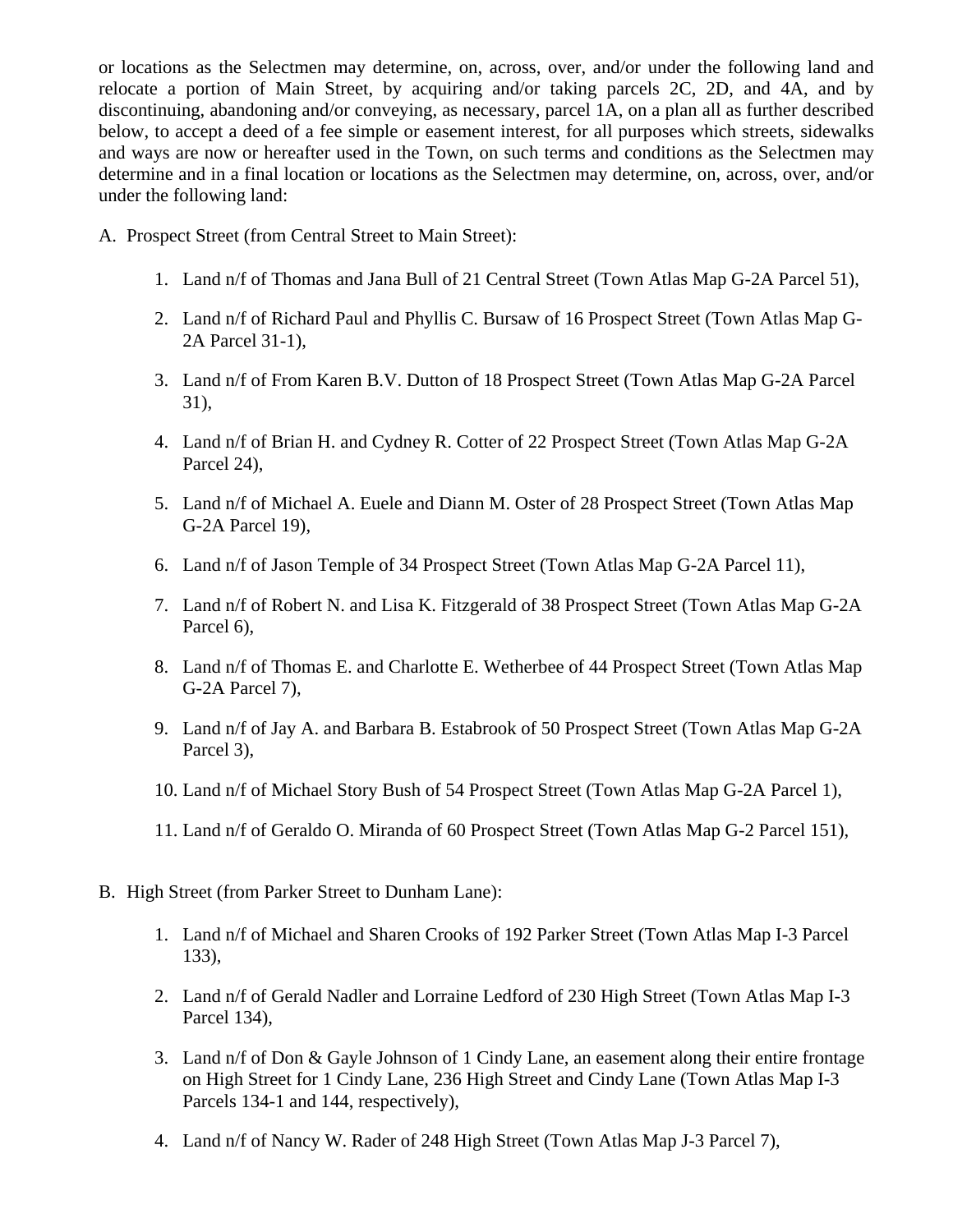- C. High Street (from Audubon Hill Emergency Access to 46 High Street):
	- 1. Land n/f of the Audubon Hill North Condominium (Town Atlas Map H-3A Parcel 59),
	- 2. Land n/f of Vesa M. and Miriam J. Kuosmanen of 30 High Street (Town Atlas Map H-3A Parcel 58),
	- 3. Land n/f of Royce A. and Susanne J. Fuller of 40 High Street (Town Atlas Map H-3B Parcel 10),
	- 4. Land n/f of Mary D. and Marc A. Kuta of 46 High Street (Town Atlas Map H-3B Parcel 18),
- D. Main Street (from Post Office Square to Great Road):
	- 1. Land n/f of the Acton Water District Land (Town Atlas Map E-4 Parcel 4) as shown on a plan entitled "Easement Plan of Land, Main Street (Route 27) in Acton, Massachusetts as Laid Out by Order of the Board of Selectmen, 2008", Scale 1"=40".
	- 2. To acquire and/or take Parcel 2C as shown on a plan entitled "Plan of the Relocation of a Portion of Main Street (Route 27) in Acton, Massachusetts, as Laid Out by Order of the Board of Selectmen, 2008", containing approximately 3,191 square feet, more or less, of land owned by Brewster Conant.
	- 3. To acquire and/or take Parcel 2D as shown on a plan entitled "Plan of the Relocation of a Portion of Main Street (Route 27) in Acton, Massachusetts, as Laid Out by Order of the Board of Selectmen, 2008", containing approximately 2,855 square feet, more or less, of land owned by Brewster Conant.
	- 4. To acquire and/or take Parcel 4A as shown on a plan entitled "Plan of the Relocation of a Portion of Main Street (Route 27) in Acton, Massachusetts, as Laid Out by Order of the Board of Selectmen, 2008", containing approximately 7,093 square feet, more or less, of land owned by Brewster Conant.
	- 5. And to discontinue, abandon, and/or convey whatever right, title and interest the Town may have in a portion of the 1927 County Layout of Main Street (Route 27) on the northerly side of Main Street opposite Brook Street shown as Parcel 1A on a plan entitled "Plan of the Relocation of a Portion of Main Street (Route 27) in Acton, Massachusetts, as Laid Out by Order of the Board of Selectmen, 2008", containing approximately 5,810 square feet, more or less, of land.

The acquisition and discontinuance of the above-mentioned Main Street parcels will reconfigure this portion of the town way known as Main Street at the intersection of Brook Street, as laid out and relocated by the Board of Selectmen according to said Plan and as described in more detail in the Order of Layout and Relocation,

and further see if the Town will raise, appropriate, transfer from available funds or accept gifts for this purpose, or take any other action relative thereto.

**MOTION**: **Mrs. Knibbe** moves that the Town authorize the acquisition of the easements as set forth in the Article and that the Town accept a portion of Main Street, as relocated by the Board of Selectmen, authorize the Board of Selectmen to acquire and/or take by eminent domain Parcels 2C, 2D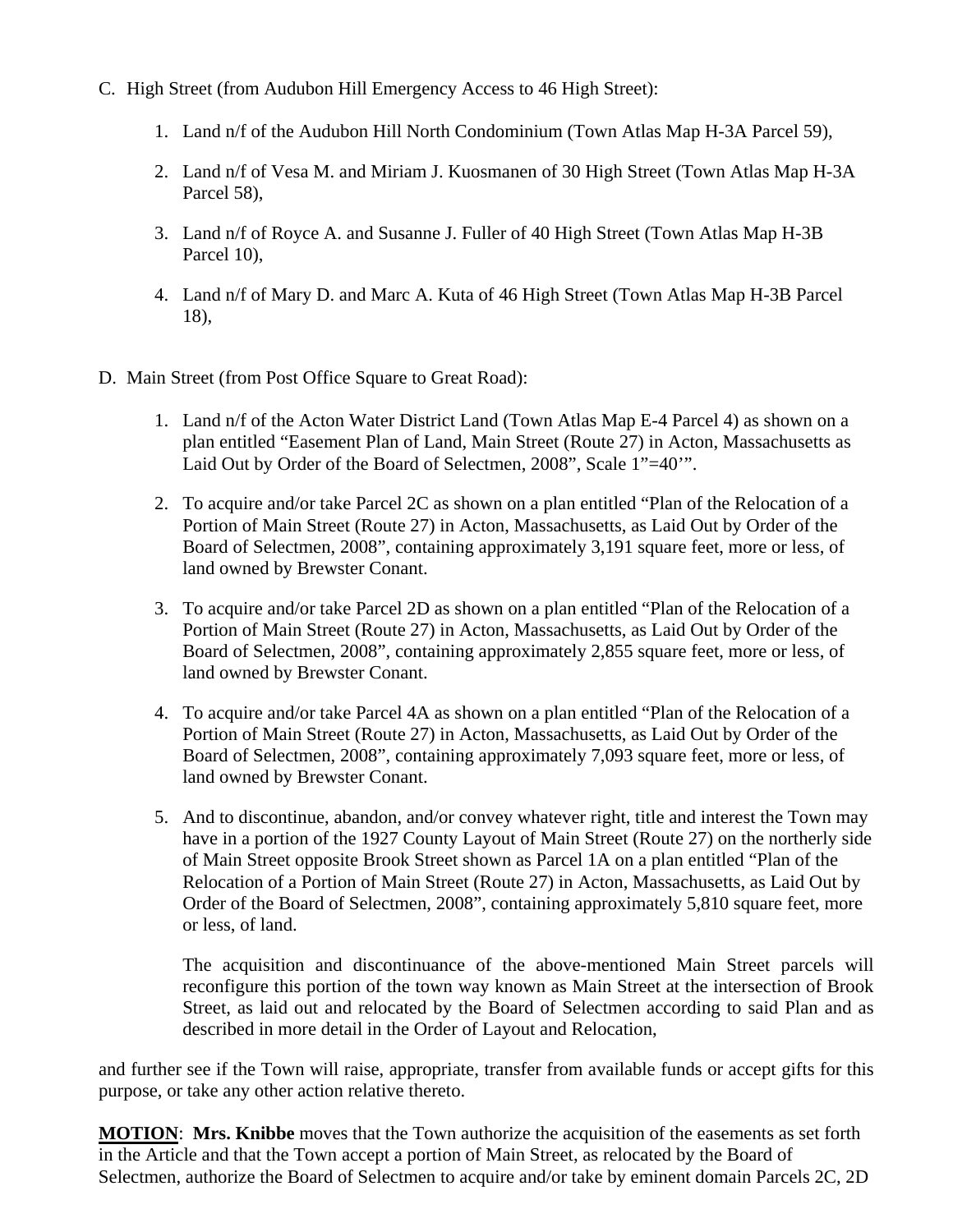and 4A, and authorize the Board of Selectmen to discontinue and dispose of Parcel 1A, all as shown on the Plan of the Relocation of a Portion of Main Street as referenced in and as set forth in the Article.

#### **Hold Section D-Main Street (from Post Office Square to Great Road)**

#### **Section A Prospect Street (from Central Street to Main Street): Section B High Street (from Parker Street to Dunham Lane) Section C High Street (from Audubon Hill Emergency Access to 46 High Street): MOTION CARRIES UNANIMOUSLY**

#### **Section D-Main Street (from Post Office Square to Great Road)MOTION CARRIES DECLARED 2/3 BY MODERATOR\***

\*TOWN OF ACTON HAS EXCEPTED MGL CH 39 SEC 15 AT ITS ANNUAL TOWN MEETING APRIL 2001, ARTICLE 43 AND THE AMENDED BYLAW 5A WAS APPROVED BY THE ATTORNEY GENERAL ON AUG. 6, 2001. (THE TOWN MEETING MODERATOR IS NOT REQUIRED TO COUNT A 2/3 REQUIRED VOTE.)

## **ARTICLE 45 SCHOOL STREET PLAYING FIELDS LEASE**

(Majority vote)

To see if the Town will vote to authorize the Board of Selectmen to enter into a lease, for one dollar a year and on such other terms and conditions as the Selectmen may determine, of approximately 14.6 acres of open space farmland located within the southerly portion of Lot 6 on Acton's Assessors Map H-4, which land is shown on plans that are on file with the Town Manager's office, as provided in Chapter 286 of the Acts of 2008;

or take any other action relative thereto.

**MOTION**: **Mr. Magee** moves that the Town authorize the Board of Selectmen to enter into a lease of land as set forth in the article.

#### **MOTION CARRIES UNANIMOUSLY**

#### **ARTICLE 46 SCHOOL STREET PLAYING FIELDS MITIGATION** (Majority vote) **UTILIZING WETHERBEE LAND**

To see if the Town will vote to authorize the Board of Selectmen to utilize Lot 173 on Acton Assessor's Map G-4, also known as the Wetherbee land, for any agricultural mitigation that is necessary in return for the School Street playing fields lease as required under Chapter 286 of the Acts of 2008 and to restrict that land as necessary for such mitigation;

or take any other action relative thereto.

**MOTION: Mr. Magee** moves that the Town authorize the Board of Selectmen to utilize all or any portion of Lot 173 on Acton Assessor's Map G-4, also known as the Wetherbee land, for any agricultural mitigation that is necessary in return for the School Street playing fields lease as required under Chapter 286 of the Acts of 2008 and to enter into related agreements and restrict that land as necessary for such mitigation.

#### **MOTION CARRIES UNANIMOUSLY**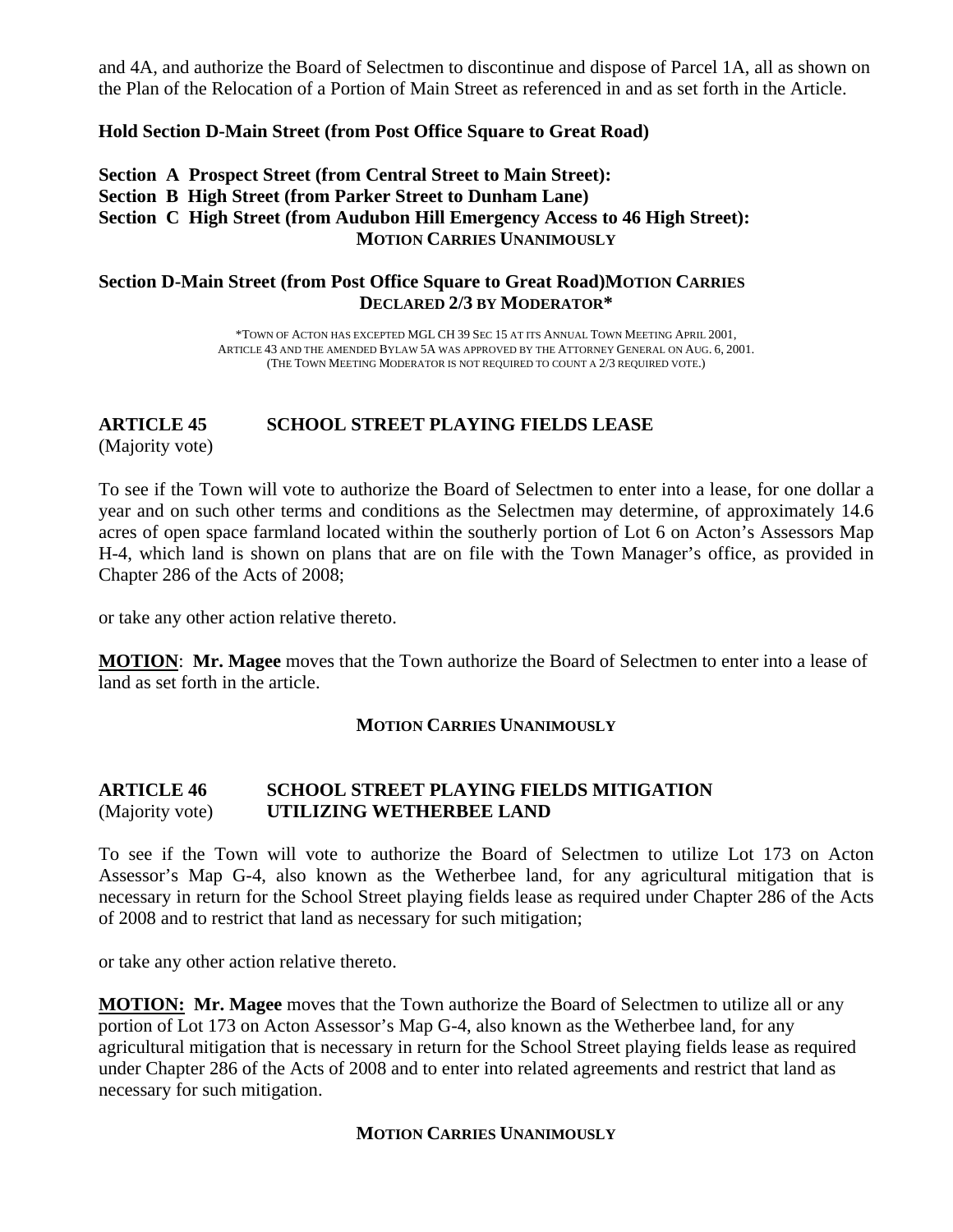#### **ARTICLE 47 AMEND TOWN BYLAWS – DEMOLITION OF HISTORICALLY OR**  (Majority vote) **ARCHITECTURALLY SIGNIFICANT BUILDINGS**

To see if the Town will vote to amend Chapter N of the General Bylaws of the Town, Procedure for the Demolition of Historically or Architecturally Significant Buildings, as set forth below, or take any other action relative thereto:

#### **Section N3, SubSection 3.1:**

Delete the word "Upon" at the beginning of the first sentence and replace with the words "Within seven (7) days of";

Add a new sentence between the first sentence and the second sentence as follows:

> "The Building Commissioner shall also notify the Commission (by email or similarly expedient means) when such a permit has been sent to the Commission for consideration."

#### **Section N3, SubSection 3.1:**

Delete the words "seven (7)" in the first sentence and replace with the words "fourteen (14)".

#### **Section N3, SubSection 3.3:**

Delete the words "fifteen (15)" in the second sentence and replace with the words "ten (10)".

#### **Section N3, SubSection 3.5:**

Delete the words "twenty one (21)" in the first sentence and replace with the words "ten (10)";

Delete the words "at least six (6)" in the first sentence and replace with the words "eighteen  $(18)$ ";

Before the period at the end of the paragraph, add the words: "for any significant building that falls into one of the categories identified in Section 2.3.a. of this bylaw, or until twelve (12) months after the date of such determination by the Commission for any significant building that falls into one of the categories identified in Sections 2.3.b. or 2.3.c. of this bylaw".

#### **Section N4, SubSection 4.2:**

Delete the words "two  $(2)$ " in the first sentence and replace with the words "three  $(3)$ ";

Before the period at the end of the first sentence, add the words: ", unless authorized by the Commission pursuant to Section 4.4".

#### **Section N4, (new) SubSection 4.4:**

Add a new SubSection 4.4 as follows:

**4.4** At any time, the owner of property on which a significant building has been voluntarily demolished in violation of Sections 4.2 or 4.3 of this bylaw can apply in writing to the Commission for an exemption to the provisions of Sections 4.2 or 4.3, such application to state with particularity the facts and circumstances to prove to the